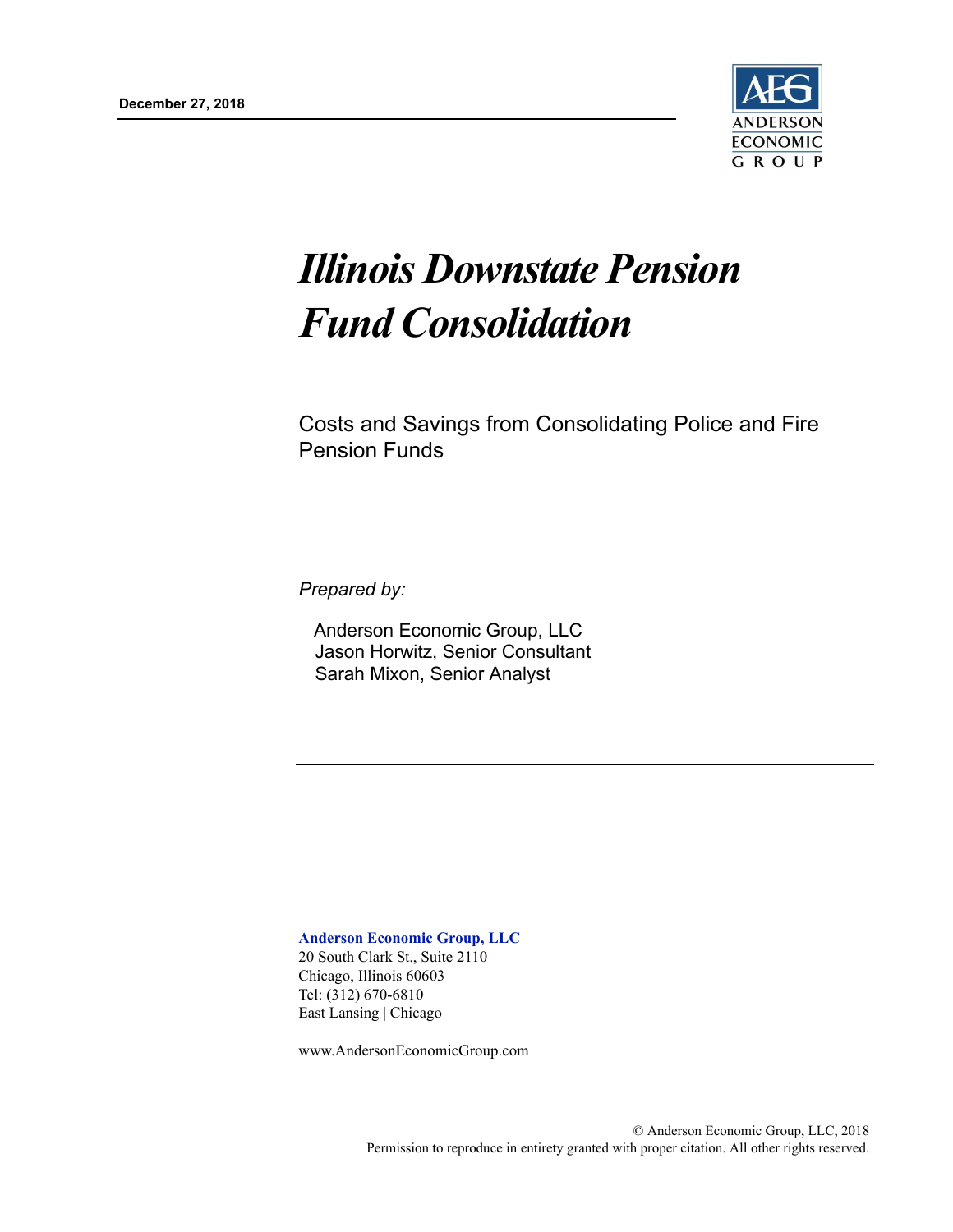| Changes in Expenses Under Potential Consolidation  5  |  |
|-------------------------------------------------------|--|
|                                                       |  |
|                                                       |  |
| Changes in Expenses Under Potential Consolidation A-1 |  |
|                                                       |  |
| IV. Appendix B. About Anderson Economic               |  |
|                                                       |  |
|                                                       |  |
|                                                       |  |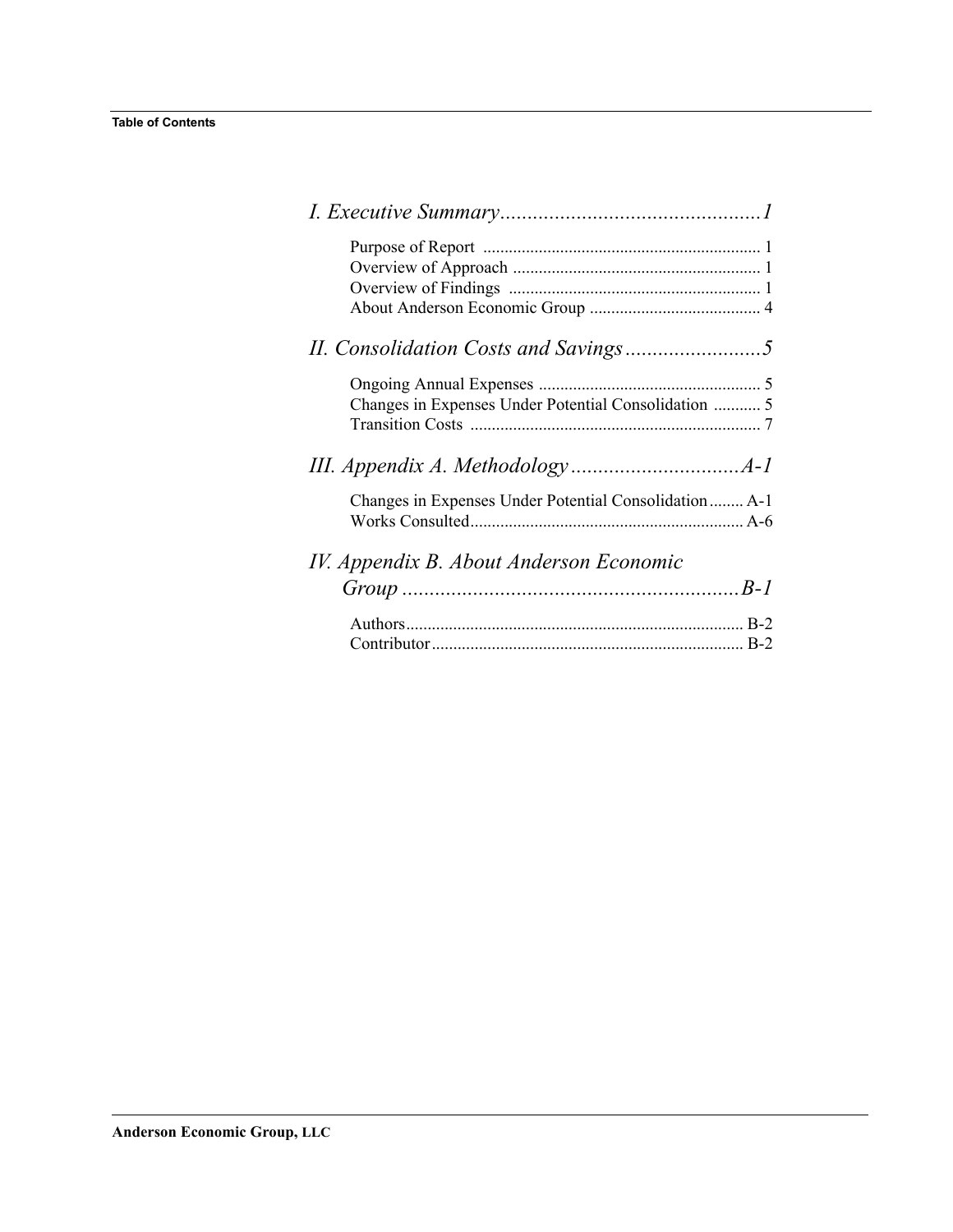## <span id="page-2-0"></span>*I.Executive Summary*

<span id="page-2-4"></span><span id="page-2-3"></span><span id="page-2-2"></span><span id="page-2-1"></span>In Illinois, retirement benefits are provided to police officers and firefighters through local pension funds. The funds are regulated by state law, and managed by local boards of trustees. As of the end of fiscal year 2017, there were 643 pension funds for police officers and firefighters in Illinois. Policymakers over the last several years have occasionally called for the consolidation of the 641 downstate police and fire pension funds outside Chicago into one centralized fund. **PURPOSE OF REPORT** The Illinois Public Pension Fund Association (IPPFA) retained Anderson Economic Group to estimate the costs and savings associated with consolidating all police and fire pension funds in Illinois outside of the Chicago pension funds into one centralized fund. **OVERVIEW OF APPROACH** Fund consolidation would result in initial transition costs, followed by an ongoing reduction in costs to manage the pension funds. To estimate transition costs, we identified a set of costs associated with transitioning all assets from the downstate funds to one investment authority. These costs include explicit fixed costs, like commissions, as well as implicit variable costs, or the market risk of liquidating some assets in order to reinvest them in a central fund. To estimate these costs we relied on data from the Illinois Department of Insurance, asset management firms, and interviews with transition managers and other experts in the field. To estimate the change in ongoing costs, we analyzed administrative, trusteerelated, and investment-related expenses for downstate police and fire pension funds under their current structure and under a consolidated structure. We used data from comparable consolidated funds in the state of Illinois and across the U.S. to estimate the costs of managing the fund under a consolidated structure. See ["Appendix A. Methodology" on page A-1](#page-13-2) for more details on our methods and sources. **OVERVIEW OF FINDINGS**  *1. Liquidating a large portion of fund assets as part of the process of consolidating them into one fund will result in significant risk. We estimate that transitioning to a consolidated pension fund could entail a one-time cost of up to \$155 million.* We estimate the full net cost of the transition process for a range of scenarios to account for all aspects of the transition process. A major determinate of the transition cost is the amount of assets that are transferred in-kind under the consoli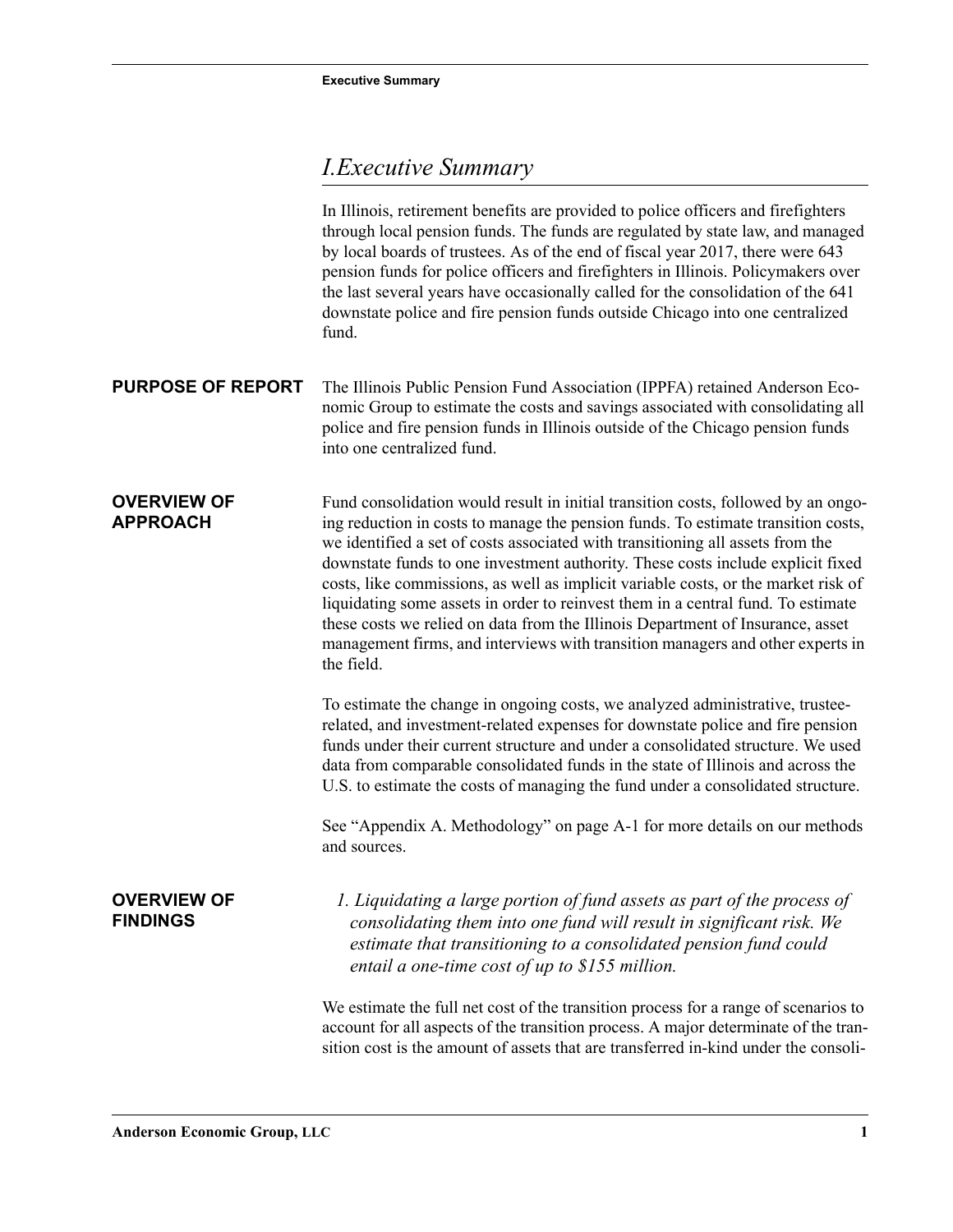dated investment authority, as opposed to those liquidated and reinvested as part of the consolidation.



<span id="page-3-0"></span>**FIGURE 1. Range of Transition Costs from Consolidating Downstate Police and Fire Pension Funds**

*Note: We found that transition managers wold be likely to transfer between 20% and 40% of assets in kind. This for the results when assuming 40% of assets will be transferred in kind. figure reflects estimates assuming that 20% of assets will be transferred in kind. See "Transition Costs" on page 10*

> We estimate that, if the transition happens to be ill-timed and the funds miss out on market growth in the period when they are transferring assets, the higher end of total transition costs could reach \$155 million. On the other hand, if the transition happens to occur during a drop in the market, the net transition could actually result in savings of up to \$126 million. This range of possible transition costs is illustrated in [Figure 1](#page-3-0) above.

| <b>Type of Cost</b>   | <b>High Volatility</b><br><b>Market</b> | <b>Moderate Volatility</b><br>Market |
|-----------------------|-----------------------------------------|--------------------------------------|
| <b>Explicit Costs</b> | \$7 to \$12                             | \$7 to \$12                          |
| <b>Implicit Costs</b> | $-$ \$138 to \$142                      | $-$ \$68 to \$72                     |
| <b>Total Costs</b>    | $-$ \$125 to \$154                      | $-$ \$55 to \$85                     |

*Source: Anderson Economic Group analysis of base data and information from Illinois Department of Insurance; Black Rock, Inc.; The Vanguard Group Note: There is a 68% chance that the transition costs fall in the moderate volatility range, and a 95% chance transition costs fall in the high volatility range. Negative costs imply a net savings.*

*Source: Anderson Economic Group analysis of base data and information from Illinois Department of Insurance; Black Rock, Inc.; and the Vanguard Group.*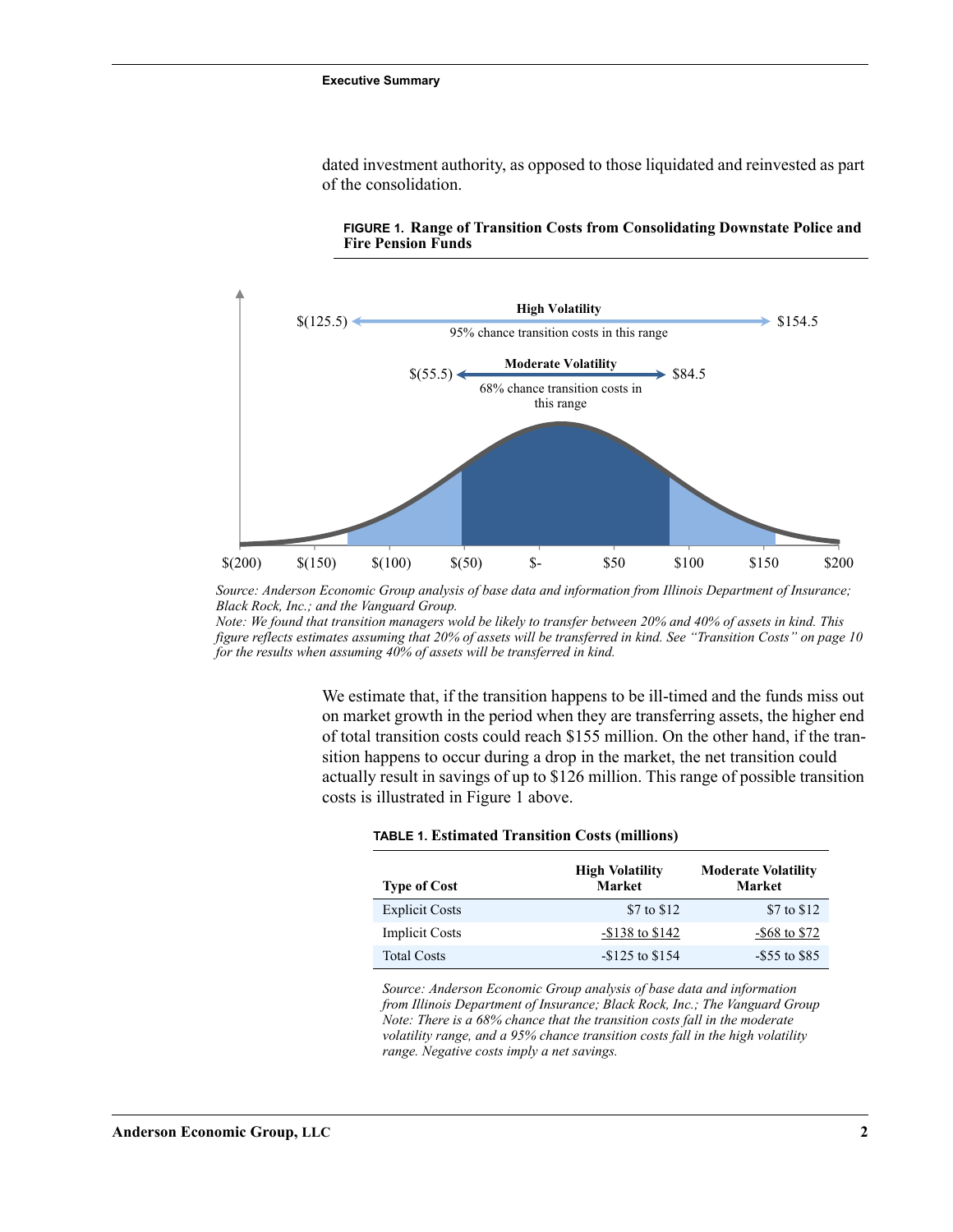Table 1 on page 2 shows the breakdown of transition costs between explicit costs (brokerage fees and commissions for reinvesting assets) and implicit costs (changes in the market while funds are in transition).

For a detailed discussion of our analysis on transition costs, see "Transition Costs" on page 9.

 *2. Under a consolidated structure, total expenses to administer the pension funds (excluding benefits) would decrease by 25%, or \$21 million annually.*

Transition costs are a one-time expense associated with consolidation. Following consolidation, there will be ongoing net savings on an annual basis from lower administrative and investment costs.

Based on a review of the expense ratios for consolidated funds in Illinois and other states, consolidation of the downstate police and fire funds would reduce total expenses for administration, trustee boards, and investment by 25%. The majority of downstate funds hire administrative and investment professionals to help operate the pension funds. A potential consolidation would make a portion of these professionals redundant. Also, the consolidated fund would be able to negotiate lower costs, on average, due to its size.The potential savings of consolidating the downstate pension funds are approximately \$21 million annually, as shown in [Figure 2](#page-4-0) below.



<span id="page-4-0"></span>**FIGURE 2. Changes in Annual Pension Fund Expenses Under Consolidation (millions)**

*Source: Anderson Economic Group analysis of base data from Illinois Department of Insurance and annual reports from comparable consolidated pension funds*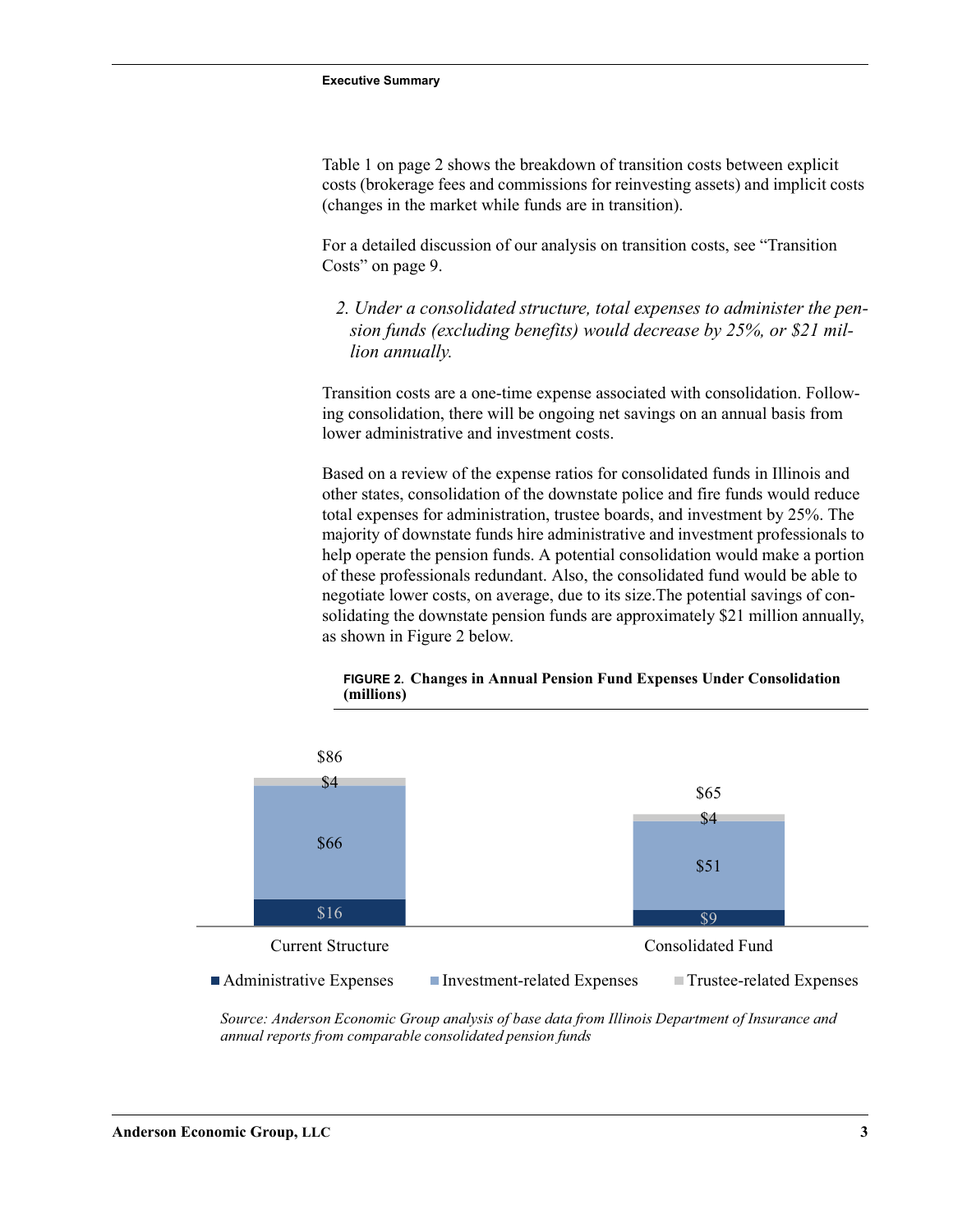For a full discussion of changes in administrative expenses, see ["Changes in](#page-6-3)  [Expenses Under Potential Consolidation" on page 5](#page-6-3).

### *3. The transition costs associated with consolidating the downstate funds would be offset by annual savings in about ten years, at most.*

Both the potential one-time costs associated with transition and the annual change in ongoing expenses will be reflected directly as changes in the net assets of the plan over time. As a result, they will directly translate into a change in the unfunded liability of the consolidated fund. If the transition results in a \$150 million cost, the unfunded liability of the fund will be \$150 million higher than the combined unfunded liability of the separate funds prior to consolidation. Similarly, over time, the annual savings to the fund will be reflected in marginally lower unfunded liabilities each year. Any change in the unfunded liability that occurs due to the transition will be amortized and reflected in costs to the municipalities that pay into the consolidated fund.

As outlined in [Finding 1 on page 1,](#page-2-4) we estimate a range of transition costs associated with consolidation in order to account for uncertainty from market volatility during the transition process. Since the assets in the plan are expected to accrue investment returns over time, a loss in assets today is also a loss in the returns on investment from those assets over time. We expect that, after taking into account anticipated investment returns, our highest estimates for transition costs would be offset by estimated annual savings within ten years of consolidation.

### <span id="page-5-0"></span>**ABOUT ANDERSON ECONOMIC GROUP**

Anderson Economic Group, LLC is a boutique research and consulting firm, with offices in East Lansing, Michigan and Chicago, Illinois. The experts at AEG specialize in strategy, business valuation, public policy, and market analyses. They have conducted nationally-recognized actuarial, economic, and fiscal impact studies for private, public, and non-profit clients across the United States.

The consultants at Anderson Economic Group have a deep understanding of public pension policy, and have completed pension reform analyses for clients across the country, including Oregon, Michigan, and Illinois.

For more information, please see ["Appendix B. About Anderson Economic](#page-20-1)  [Group" on page B-1](#page-20-1) or visit www.AndersonEconomicGroup.com.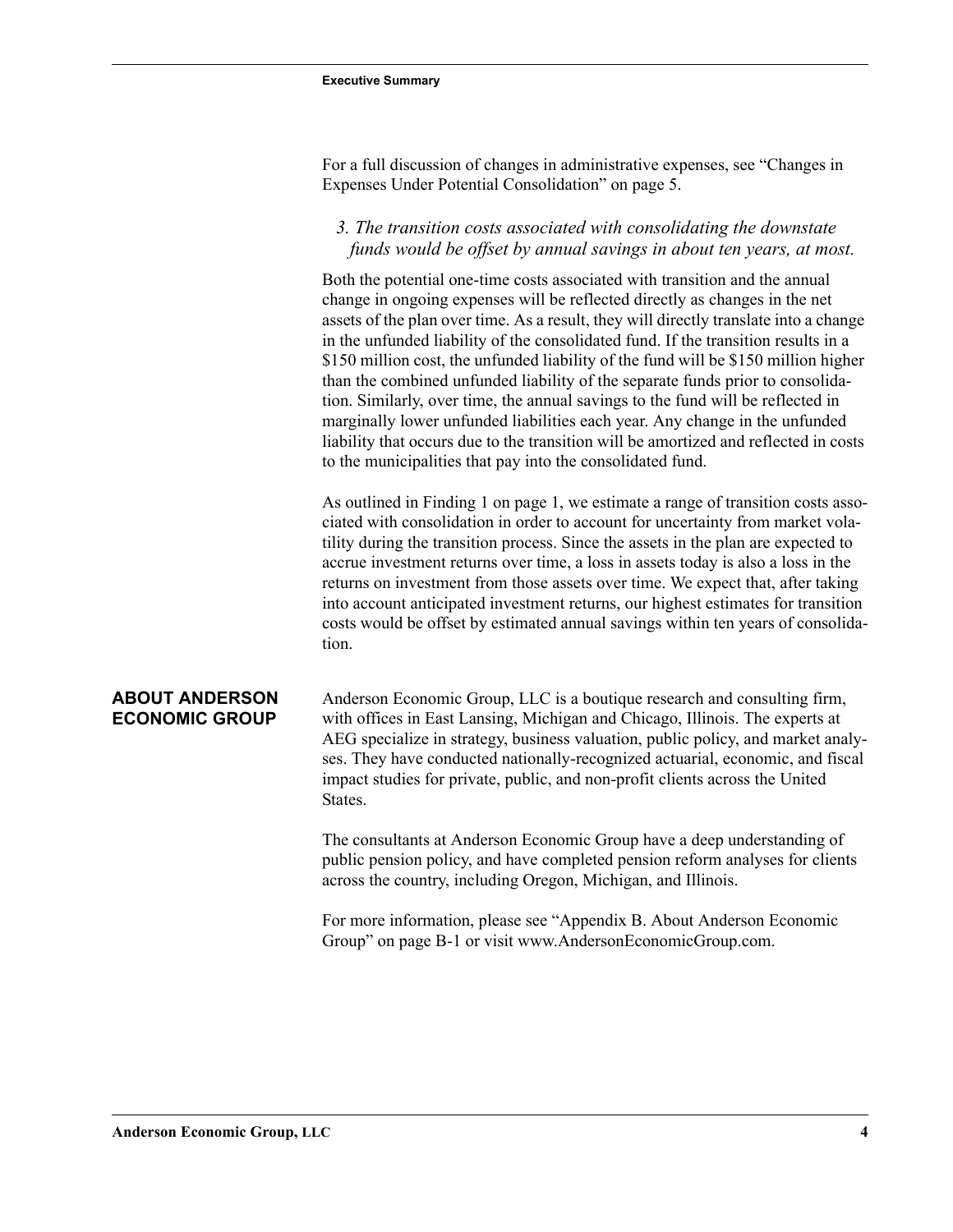## <span id="page-6-0"></span>*II.Consolidation Costs and Savings*

<span id="page-6-3"></span><span id="page-6-2"></span><span id="page-6-1"></span>

|                                                                                        | There are over 600 downstate police and fire pension funds across the state of<br>Illinois. Each fund is governed by a locally appointed board, who perform all<br>administrative and investment-related duties. Many of these boards hire admin-<br>istrative professionals and investment advisors, and all boards pay investment<br>fees for brokers. Consolidating funds will result in the elimination of some of<br>these expenses and an overall decrease in ongoing costs. However, there is also<br>likely to be an immediate, one-time cost associated with the transition. We dis-<br>cuss each of these costs/savings below, in detail. |
|----------------------------------------------------------------------------------------|-----------------------------------------------------------------------------------------------------------------------------------------------------------------------------------------------------------------------------------------------------------------------------------------------------------------------------------------------------------------------------------------------------------------------------------------------------------------------------------------------------------------------------------------------------------------------------------------------------------------------------------------------------|
| <b>ONGOING ANNUAL</b><br><b>EXPENSES</b>                                               | There are three sources of ongoing costs, other than benefit payments, for<br>downstate police and fire pension funds: trustee-related, administrative, and<br>investment-related.                                                                                                                                                                                                                                                                                                                                                                                                                                                                  |
|                                                                                        | <b>Trustee-related.</b> Under the Illinois Pension Code downstate pension funds are<br>required to have a Board of Trustees that is tasked with fiduciary responsibility,<br>as well as investment and administrative duties. Trustee-related expenses<br>include professional association dues, office supplies, and costs related to the<br>educational requirements of the trustees. Of the three expenses outlined in this<br>section, trustee-related costs are the smallest.                                                                                                                                                                  |
|                                                                                        | Administrative. The local board of trustees often retain professionals to help<br>the trustees operate the fund. These include administrators, auditors, actuaries,<br>and attorneys. On average, administrative expenses are the second-largest of the<br>costs outlined in this section.                                                                                                                                                                                                                                                                                                                                                          |
|                                                                                        | Investment-related. Local boards often retain investment professionals,<br>depending on the fund's size and asset allocation. In addition, investment trans-<br>actions usually come with brokerage fees, and mutual funds require manage-<br>ment fees and expenses. On average, investment-related expenses make up 80%<br>of all downstate pension fund expenses outside of benefits.                                                                                                                                                                                                                                                            |
| <b>CHANGES IN</b><br><b>EXPENSES UNDER</b><br><b>POTENTIAL</b><br><b>CONSOLIDATION</b> | If downstate pension funds are consolidated, this will result in a change for each<br>of the categories of expenses discussed above. <sup>1</sup> To estimate the changes in<br>administrative and investment-related expenses, we compared the expenses of                                                                                                                                                                                                                                                                                                                                                                                         |
|                                                                                        | 1. There will also be a change in the nature of the companies that provide these services. Cur-<br>rently, a set of small- to mid-size professional services companies based in Illinois specialize<br>in providing administrative, financial, and investment services to downstate police and fire<br>pension funds. Consolidation would result in these expenses going to larger companies that are<br>more likely to be based out of state. We do not estimate or discuss the impact of that change on<br>the state in this report.                                                                                                              |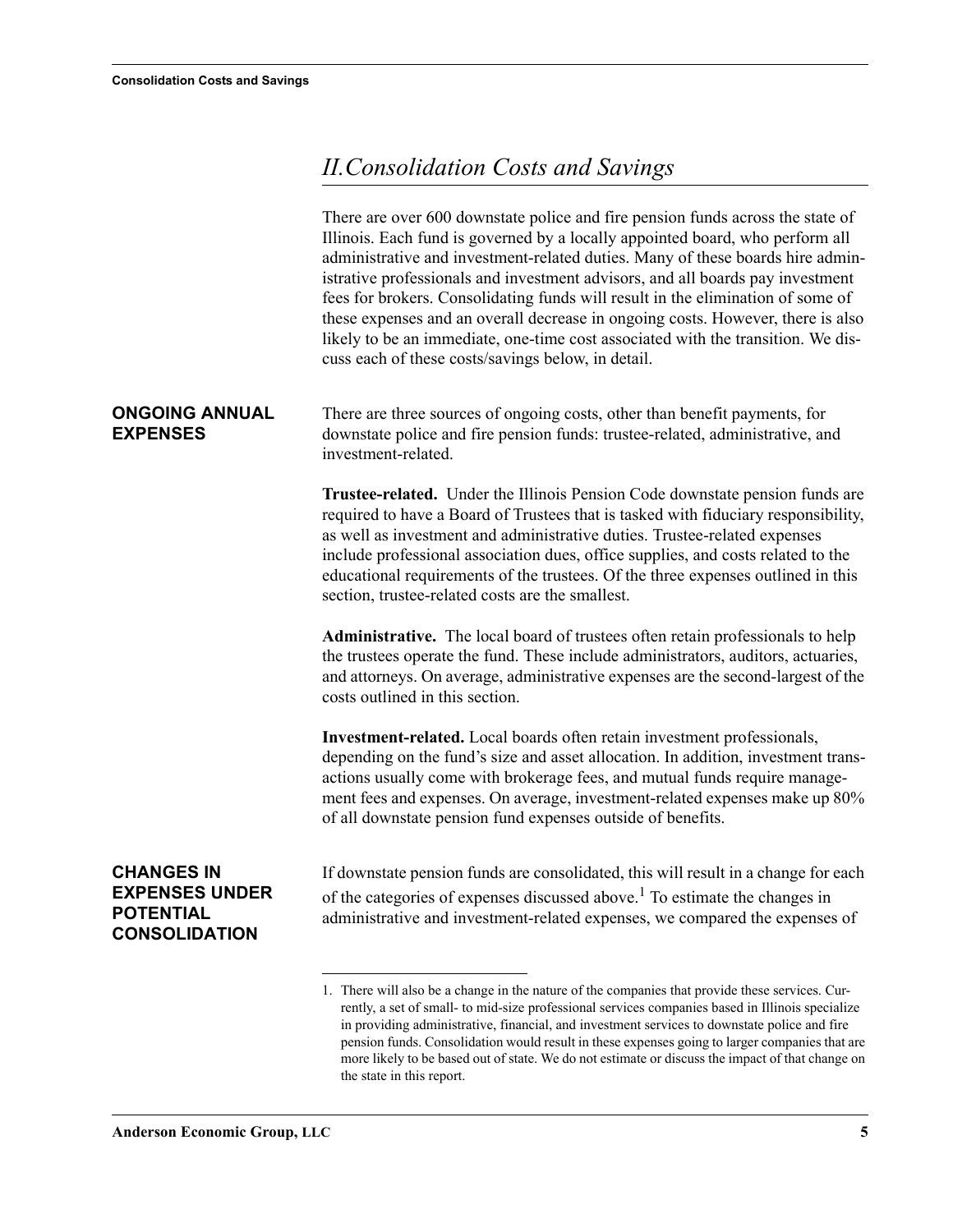the downstate funds in their current structure with the expenses of what would be comparable consolidated funds.

To estimate the changes in trustee-related costs, we assumed that local trustees would remain and act as local agents (as required in recent legislation proposed for consolidation), but general administrative tasks and investment authority would be consolidated and provided by the agency tasked with overseeing a statewide fund.

A potential consolidation would require moving administrative and investment authority of over 600 funds to one consolidated structure, eliminating some administrative and investment services patronized by the individual funds. Consolidation would also result in a decrease in investment management fees, since these fees tend to decline with the scale of a fund.

To estimate the changes in administrative and investment-related expenses in the current structure, we used data from the Illinois Department of Insurance (DOI). However, according to this data, investment expenses are only 0.25% of total asset values for downstate pension funds, which is an implausibly low amount. We determined that mutual fund expenses were absent from this estimate, and we used data from an asset management firm used by several downstate pension funds to estimate that the total investment expenses are 0.48%, as a share of assets.

Under a consolidated structure, we estimate that annual total expenses will decrease by 25%. The breakdown by expense type is shown in [Table 2](#page-7-0) below.

|                                | <b>Administrative</b><br><b>Expenses</b> | Investment-<br><b>Related</b><br><b>Expenses</b> | <b>Trustee-Related</b><br><b>Expenses</b> | <b>Total Expenses</b> |
|--------------------------------|------------------------------------------|--------------------------------------------------|-------------------------------------------|-----------------------|
| <b>Under Current Structure</b> | \$16                                     | \$34                                             | \$4                                       | \$54                  |
| (As Reported to IL DOI)        |                                          |                                                  |                                           |                       |
| <b>Under Current Structure</b> | \$16                                     | \$66                                             | \$4                                       | \$86                  |
| (Estimated by AEG)             |                                          |                                                  |                                           |                       |
| <b>Consolidated Structure</b>  | \$9                                      | \$51                                             | \$4                                       | \$65                  |
| <b>Net Annual Savings</b>      | \$6                                      | \$14                                             | <b>SO.5</b>                               | <b>\$21</b>           |
| Percent change                 | $-40%$                                   | $-22%$                                           | $-11\%$                                   | $-25%$                |

<span id="page-7-0"></span>**TABLE 2. Changes in Annual Administrative, Investment-Related, and Trustee-Related Expenses Under Consolidation (in millions)**

*Source: Anderson Economic Group analysis of base data from Illinois Department of Insurance and annual reports for other state pension funds; Investopedia*

*Note: Net numbers may not reflect exact difference due to rounding.*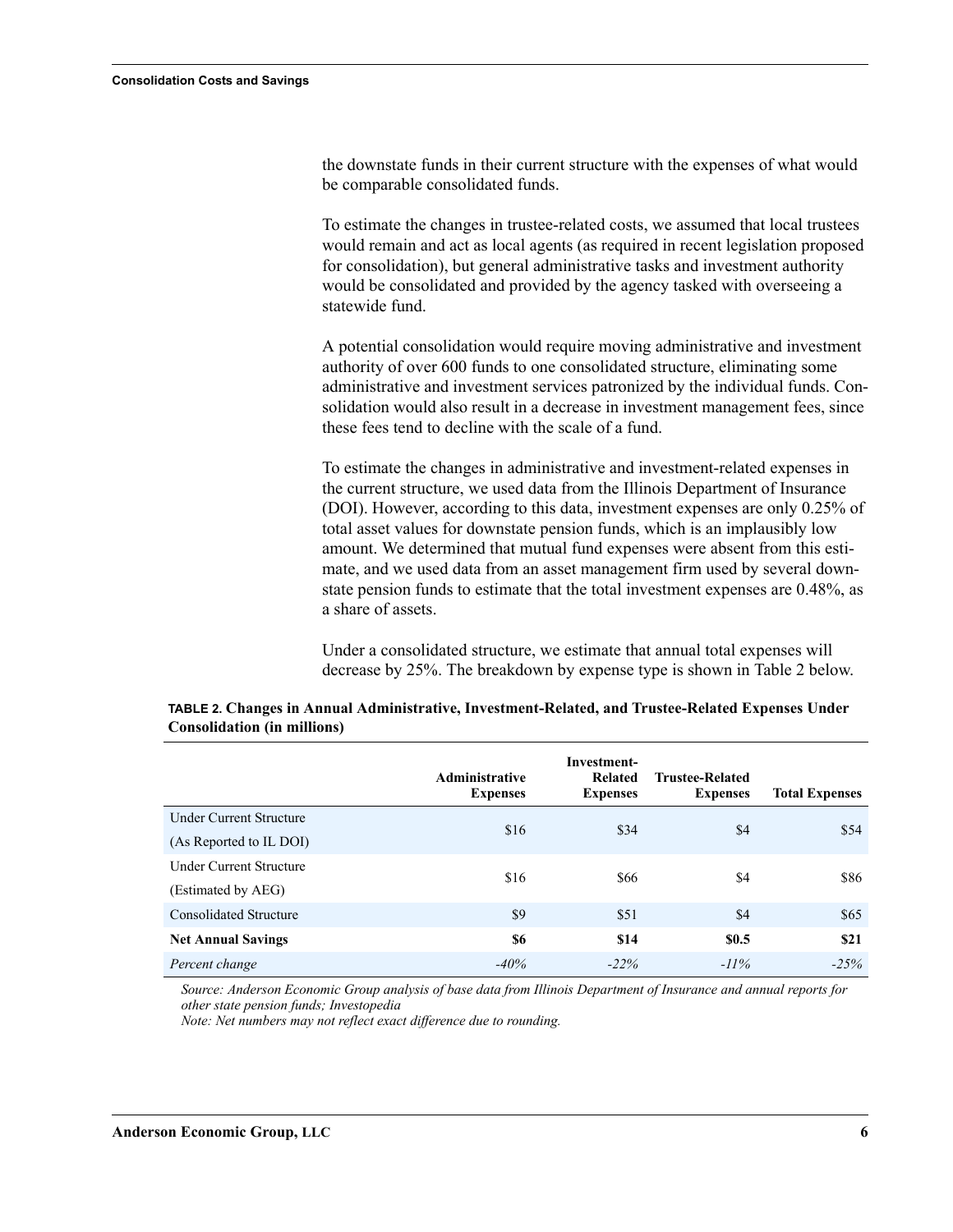Note that the savings associated with consolidation would accrue annually while any costs associated with the transition would be incurred only once. We estimated the present value of annual savings over time to show when annual savings would offset the initial transition costs. The discount rate we use is 7%, which is a common discount rate used for statewide pension funds.

| Year           | <b>Accrued Savings</b> |
|----------------|------------------------|
| 1              | \$21                   |
| $\overline{2}$ | \$40                   |
| 3              | \$59                   |
| $\overline{4}$ | \$76                   |
| 5              | \$92                   |
| 6              | \$107                  |
| 7              | \$121                  |
| 8              | \$134                  |
| 9              | \$147                  |
| 10             | \$158                  |

**TABLE 3. Present Value of Total Accrued Annual Savings After Consolidation, by Year (millions)**

*Source: Anderson Economic Group analysis using base data from Illinois Department of Insurance*

We provide a more detailed explanation of our methodology in "Changes in Expenses Under Potential Consolidation" on page A-1.

<span id="page-8-0"></span>**TRANSITION COSTS** Consolidation means bringing all downstate police and fire assets under one investment authority and combining over 600 diverse portfolios. The associated costs of this transition include both explicit and implicit costs. Explicit costs are fixed costs like commissions and broker fees to make trades during the course of consolidation. Implicit costs are the costs associated with the unknown price movement (and resulting foregone gains or losses) during the time that funds are not invested.

> We assume that assets under the consolidated fund structure would be invested like the portfolios of other Illinois statewide pension funds.<sup>2</sup> The allocation of

<sup>2.</sup> The target portfolio reflects an average asset allocation across the Teachers Retirement System (TRS), Illinois Municipal Retirement Fund (IMRF), State Employees Retirement System (SERS), and State Universities Retirement System (SURS).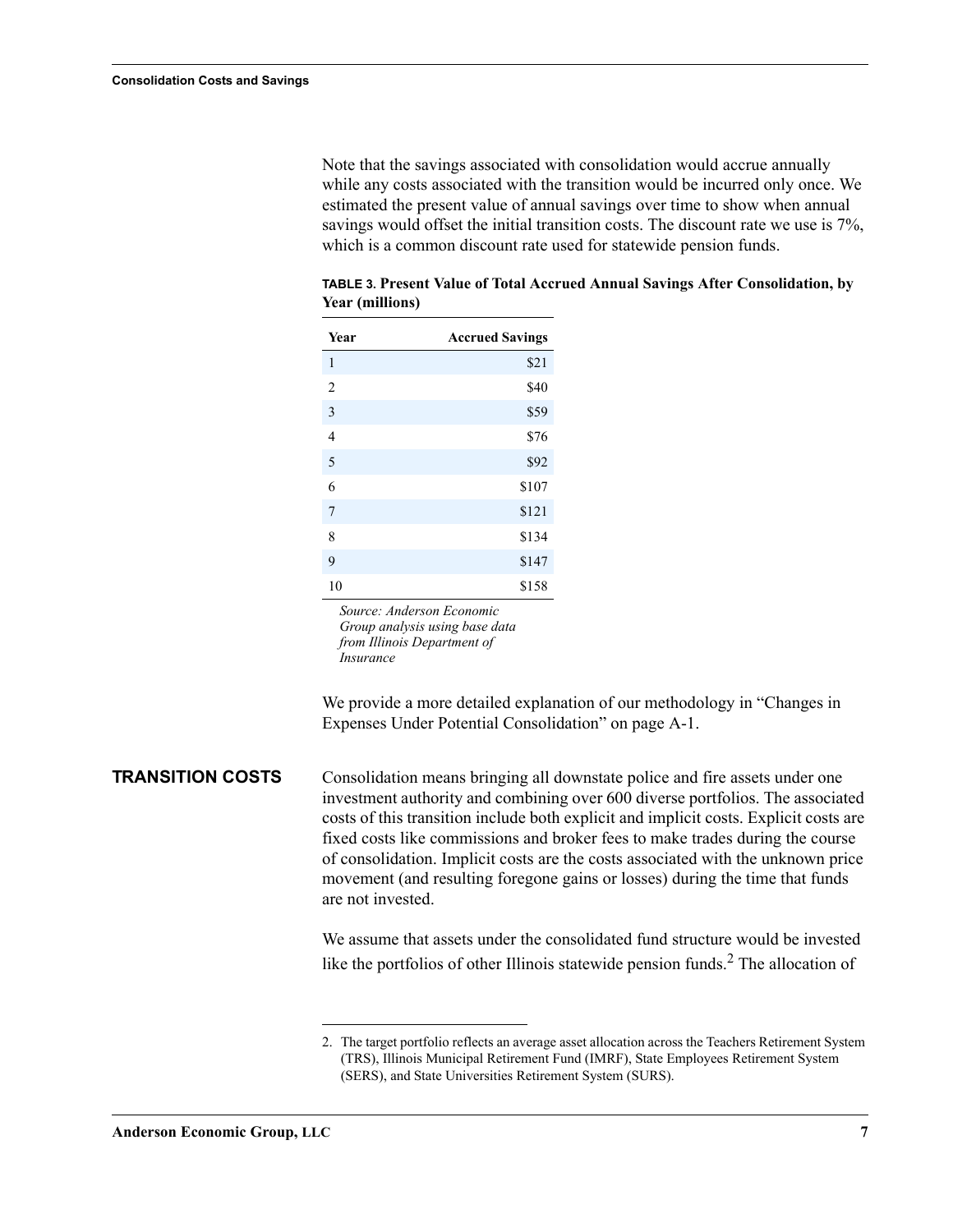assets under the status quo and under our projected consolidated fund are shown in [Figure 3 on page 8.](#page-9-0)

Based on industry average commission fees and bid-ask spreads, we estimated the explicit costs of the total trades made during the transition. We estimated a range of implicit costs to account for the unknown price movement of assets during the transition.

The percent of the current portfolio to be transferred in-kind significantly affects implicit costs. Implicit costs arise during the period between when an asset is sold and when the funds from that asset are reinvested. During that period, the returns (or losses) that would otherwise accrue from those investments are foregone.

Assets that are transferred in-kind do not leave the market. As the amount of assets transferred in-kind decreases, the portion of assets that are sold during the transition increases, and the risk of losses increases. Similarly, as the amount transferred in-kind increases, the portion of assets that are sold during the transition decreases, and risk exposure of the transition decreases.



#### <span id="page-9-0"></span>**FIGURE 3. Current Portfolio and Consolidated Portfolio Asset Allocation (billions)**

*Source: Anderson Economic Group analysis of base data from Illinois Department of Insurance, financial reports from TRS, SERS, SURS, and IMRF*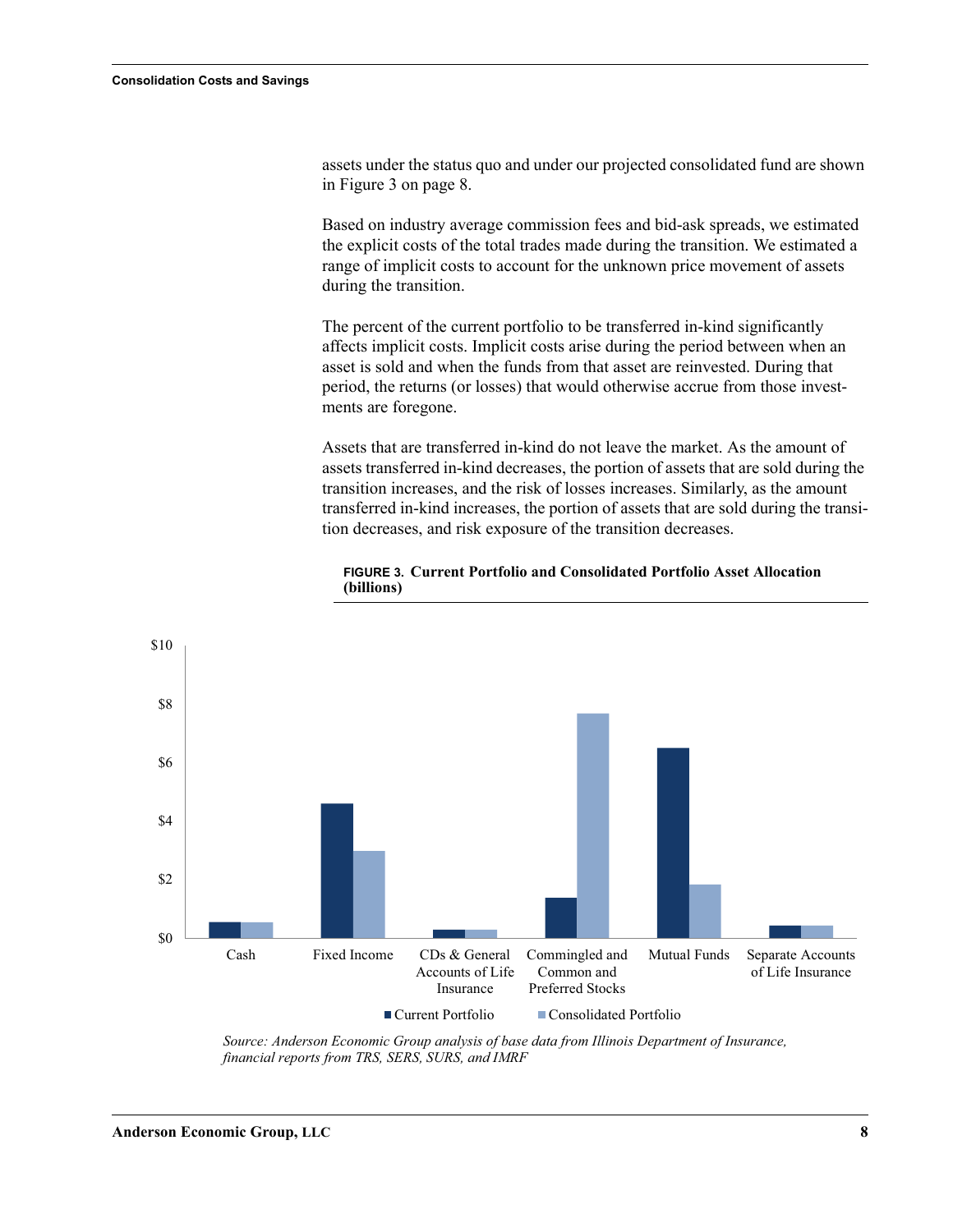In order to organize over 600 portfolios under one investment authority, it will be necessary to sell a portion of the existing assets, even beyond the amount required to achieve the new asset allocation. We estimated implicit costs for two scenarios. In scenario 1, 20% of the downstate portfolios are transferred in-kind and the remainder is sold and reinvested. In scenario 2, 40% is transferred inkind and the remainder is sold and reinvested.<sup>3</sup> The actual amount transferred in-kind will depend on a more detailed analysis of each fund's asset holdings as well as the transition manager's discretion.

We show the range of costs for each scenario in Table 4 and Table 5 below, and in [Figure 4](#page-11-0) and [Figure 5 on page 10](#page-11-1). Note that a negative cost reflects a net savings. These transition savings will materialize if the transition period happens to occur during a period when the market declines, meaning that if the funds had remained invested in their asset portfolios, the value of the funds would have declined.

| TABLE 4. Transition Costs, 20% Transferred In-Kind (millions) |  |  |  |  |
|---------------------------------------------------------------|--|--|--|--|
|---------------------------------------------------------------|--|--|--|--|

|                      | <b>Moderate Volatility</b> | <b>High Volatility</b> |
|----------------------|----------------------------|------------------------|
| <b>Explicit Cost</b> | \$13                       | \$13                   |
| <b>Implicit Cost</b> | $-$ \$68 to \$72           | $-$ \$138 to \$142     |
| <b>Total Cost</b>    | $-$ \$55 to \$85           | $-$ \$125 to \$154     |

*Source: Anderson Economic Group analysis of data from Illinois Department of Insurance; Black Rock, Inc.; The Vanguard Group*

|  |  |  | TABLE 5. Transition Costs, 40% Transferred In-Kind (millions) |  |  |
|--|--|--|---------------------------------------------------------------|--|--|
|--|--|--|---------------------------------------------------------------|--|--|

|                      | <b>Moderate Volatility</b> | <b>High Volatility</b> |
|----------------------|----------------------------|------------------------|
| <b>Explicit Cost</b> | \$7                        | \$7                    |
| Implicit Cost        | $-$ \$52 to \$55           | $-$106$ to \$109       |
| <b>Total Costs</b>   | $-$ \$46 to \$62           | $-$ \$99 to \$116      |

*Source: Anderson Economic Group analysis of data from Illinois Department of Insurance; Black Rock, Inc.; The Vanguard Group*

Moderate volatility represents the possible change in market returns during the transition within one standard deviation of the mean. High volatility is the possible change in market returns within two standard deviations of the mean. This

<sup>3.</sup> This range was determined by conducting interviews with asset managers and reviewing reports that modeled similar transitions. In each scenario, the 20% or 40% figure includes approximately 9% of assets which will be necessarily transferred in kind because they are too costly or impossible to liquidate (i.e. certificates of deposit, and separate and general accounts of life insurance companies). The scenario where 40% of assets are transferred in kind is a near-maximum amount of assets required to be transferred in kind in order to achieve the target asset allocation of the consolidated fund.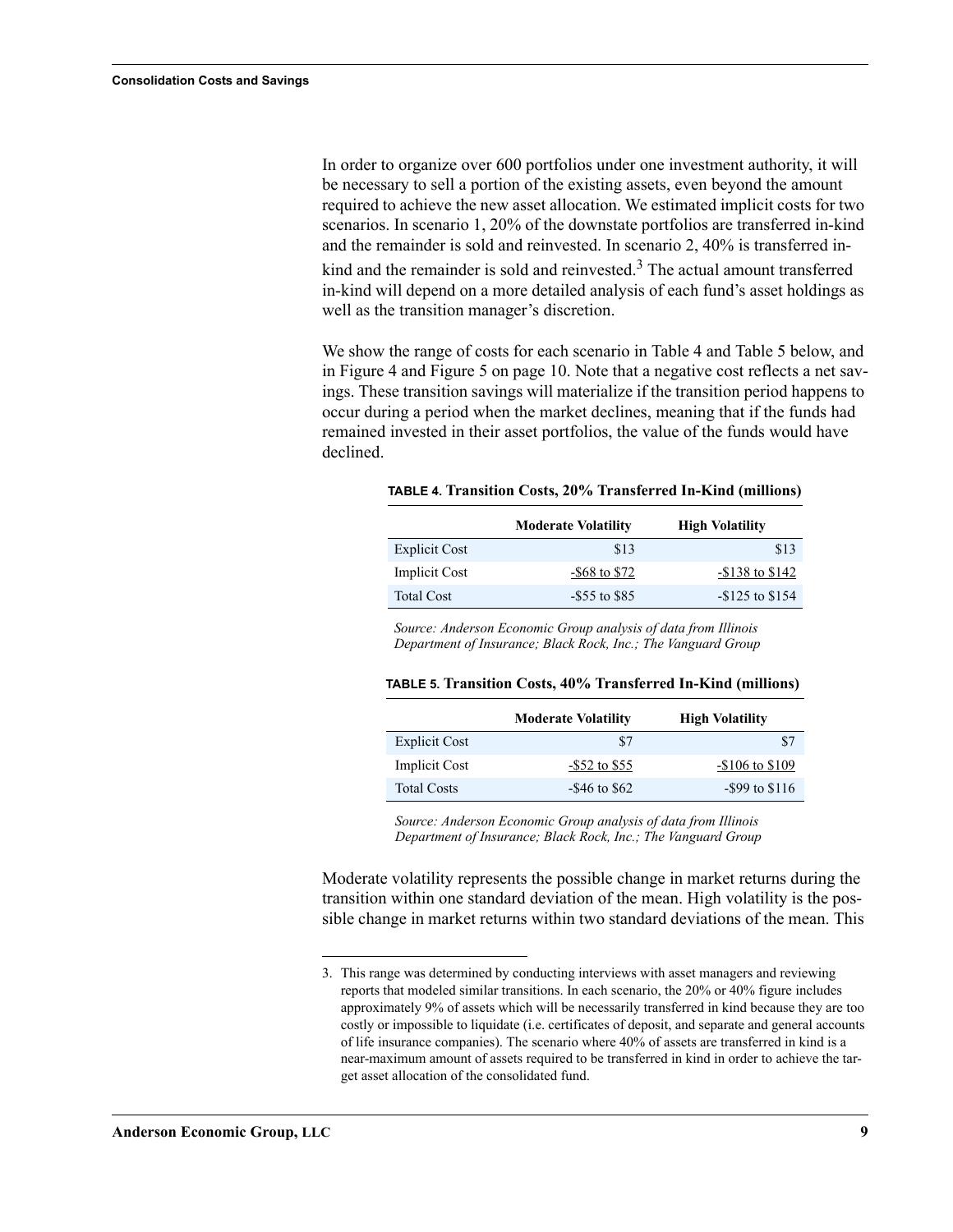volatility represents a range of probable costs. If 20% of assets are transferred in-kind, then there is a 68% chance that total cost will be between -\$55 (or a transition savings of \$55 million) and \$85 million. There is a 95% chance that total costs will range from -\$125 to \$155 million.

#### <span id="page-11-0"></span>**FIGURE 4. Range of Transition Costs from Consolidating Downstate Police and Fire Pension Funds, 20% Transferred in Kind**



*Source: Anderson Economic Group analysis of base data and information from Illinois Department of Insurance; Black Rock, Inc.; and the Vanguard Group.*



#### <span id="page-11-1"></span>**FIGURE 5. Range of Transition Costs from Consolidating Downstate Police and Fire Pension Funds, 40% Transferred in Kind**

*Source: Anderson Economic Group analysis of base data and information from Illinois Department of Insurance; Black Rock, Inc.; and the Vanguard Group.*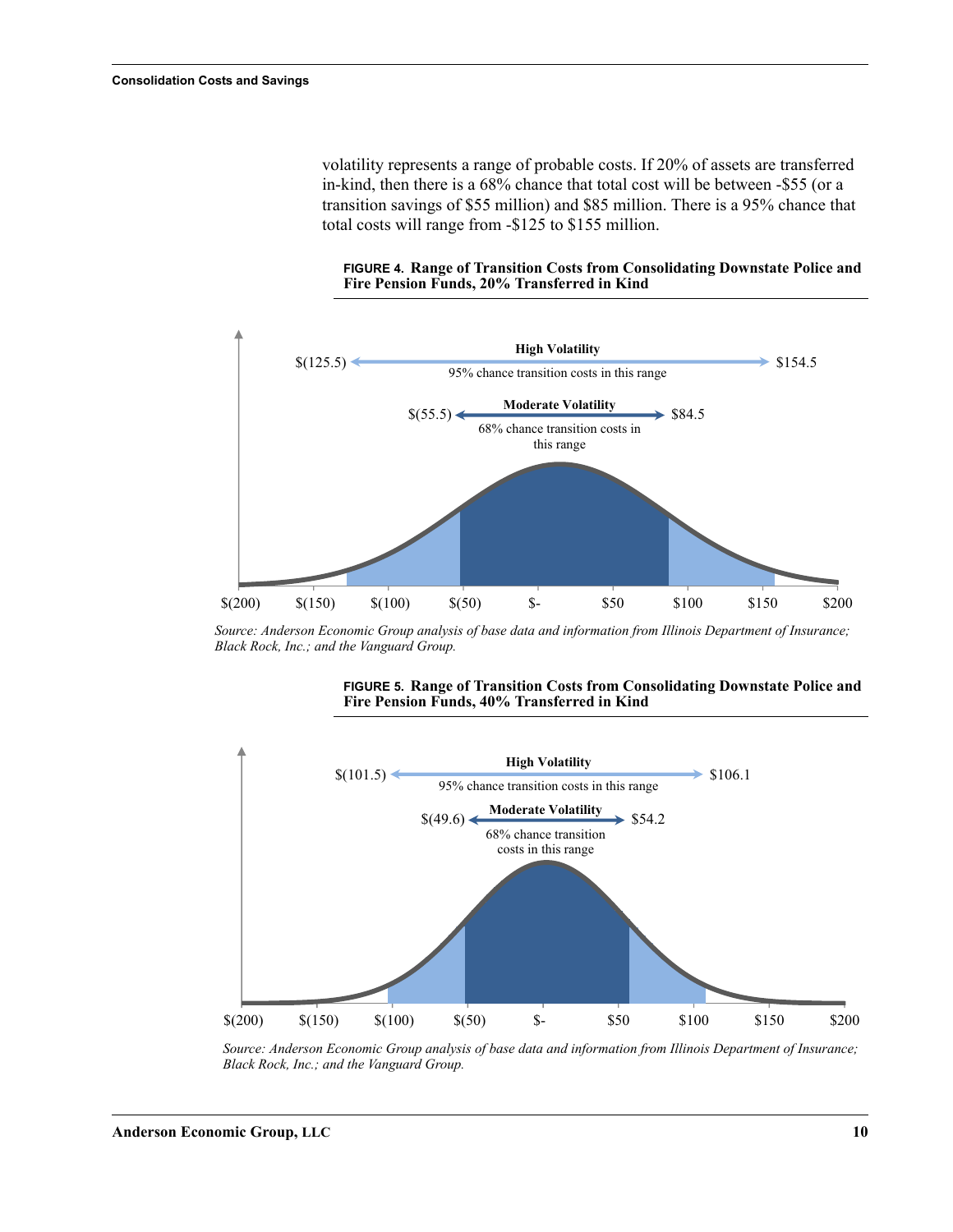We provide a more detailed explanation of our methodology in "Changes in Expenses Under Potential Consolidation" on page A-1.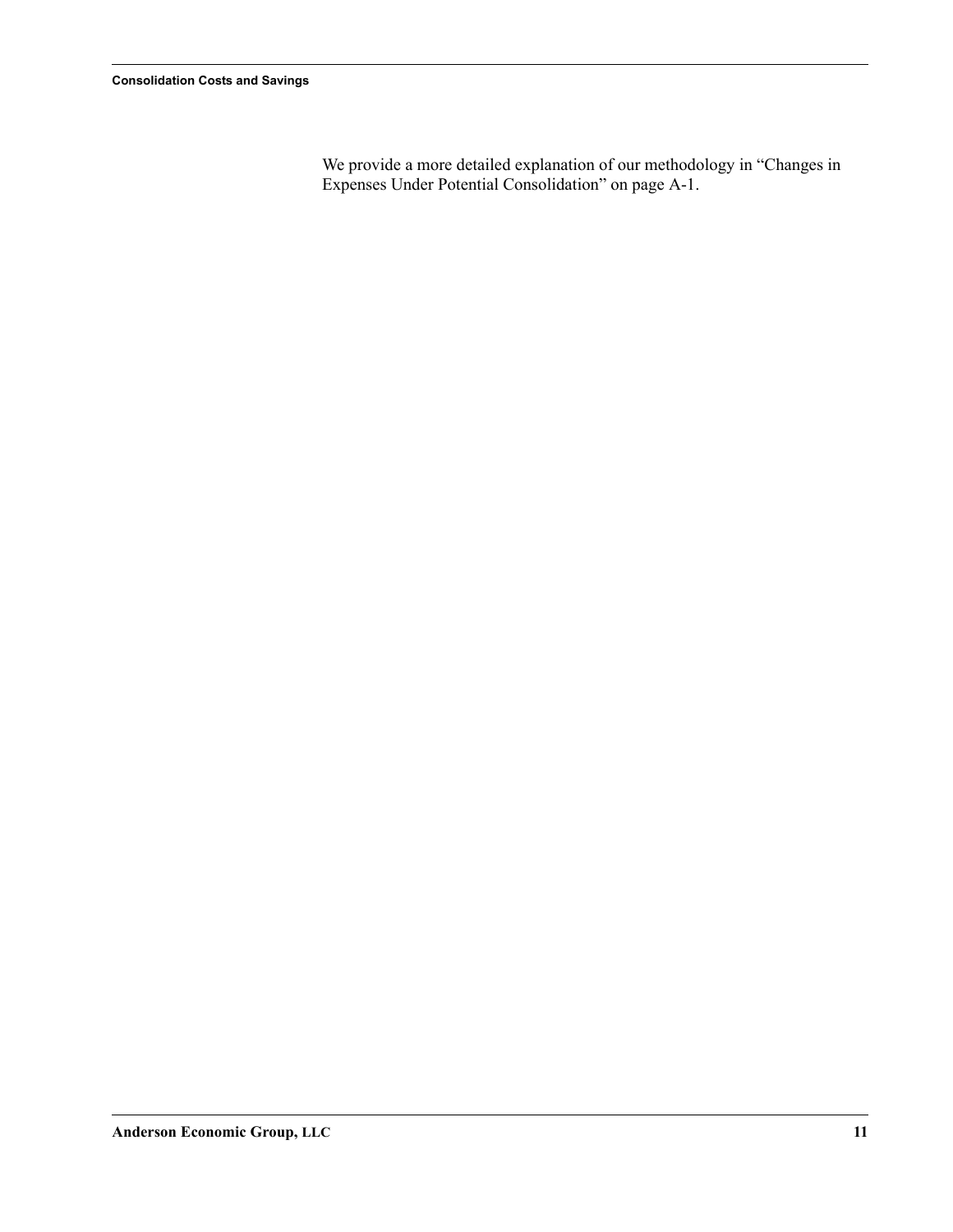### <span id="page-13-2"></span><span id="page-13-0"></span>*Appendix A. Methodology*

In this section, we summarize our sources and methodology. We also provide details about important assumptions for this report.

### <span id="page-13-1"></span>**CHANGES IN EXPENSES UNDER POTENTIAL CONSOLIDATION**

#### *Administrative and Investment-related Expenses*

To estimate the changes in administrative and investment-related expenses, we compared the expenses of the downstate funds in their current structure with the expenses of comparable consolidated funds.

We used the annual statements of other consolidated state pension funds in Illinois and across the US to estimate the average administrative and investmentrelated expense ratios under a consolidated structure. We show these expense ratios in [Table A-1](#page-13-3) below.

#### <span id="page-13-3"></span>**TABLE A-1. Comparable Consolidated Funds**

|                                                     | <b>Administrative Expense</b><br>Ratio | <b>Investment Expense</b><br>Ratio | <b>Total Expense</b><br>Ratio |
|-----------------------------------------------------|----------------------------------------|------------------------------------|-------------------------------|
| Alabama Retirement System                           | $0.07\%$                               | 0.07%                              | 0.14%                         |
| Arizona Public Safety Retirement System             | 0.09%                                  | 0.55%                              | 0.65%                         |
| Chicago Municipal Employees' Fund                   | 0.13%                                  | 0.40%                              | 0.53%                         |
| Chicago Police Fund                                 | 0.05%                                  | 0.05%                              | 0.10%                         |
| Chicago Teachers Pension Fund                       | 0.12%                                  | 0.30%                              | 0.42%                         |
| Cook County Employees Retirement Fund               | 0.05%                                  | 0.31%                              | 0.35%                         |
| Illinois State Employees Retirement System          | 0.10%                                  | 0.17%                              | 0.27%                         |
| Illinois State University Retirement System         | $0.07\%$                               | 0.32%                              | $0.39\%$                      |
| Illinois Teachers Retirement System                 | 0.04%                                  | 1.25%                              | 1.28%                         |
| Illinois Municipal Retirement Fund                  | 0.07%                                  | 0.28%                              | 0.35%                         |
| Iowa Municipal Fire and Police Retirement<br>System | 0.07%                                  | 0.74%                              | 0.81%                         |
| Minnesota Public Employee Retirement Sys-<br>tem    | 0.01%                                  | 0.09%                              | $0.11\%$                      |
| Nevada Police and Fire Retirement System            | 0.03%                                  | 0.12%                              | 0.14%                         |
| New Jersey Police and Fire Retirement Sys-<br>tem   | 0.02%                                  | 0.01%                              | 0.02%                         |
| Ohio Police and Fire Fund                           | 0.13%                                  | 0.32%                              | 0.45%                         |
| South Carolina Police Officers Retirement<br>System | 0.05%                                  | 0.99%                              | 1.04%                         |
| <b>Average Expense Ratios</b>                       | $0.07\%$                               | 0.37%                              | $0.44\%$                      |

*Source: Annual Financial Reports*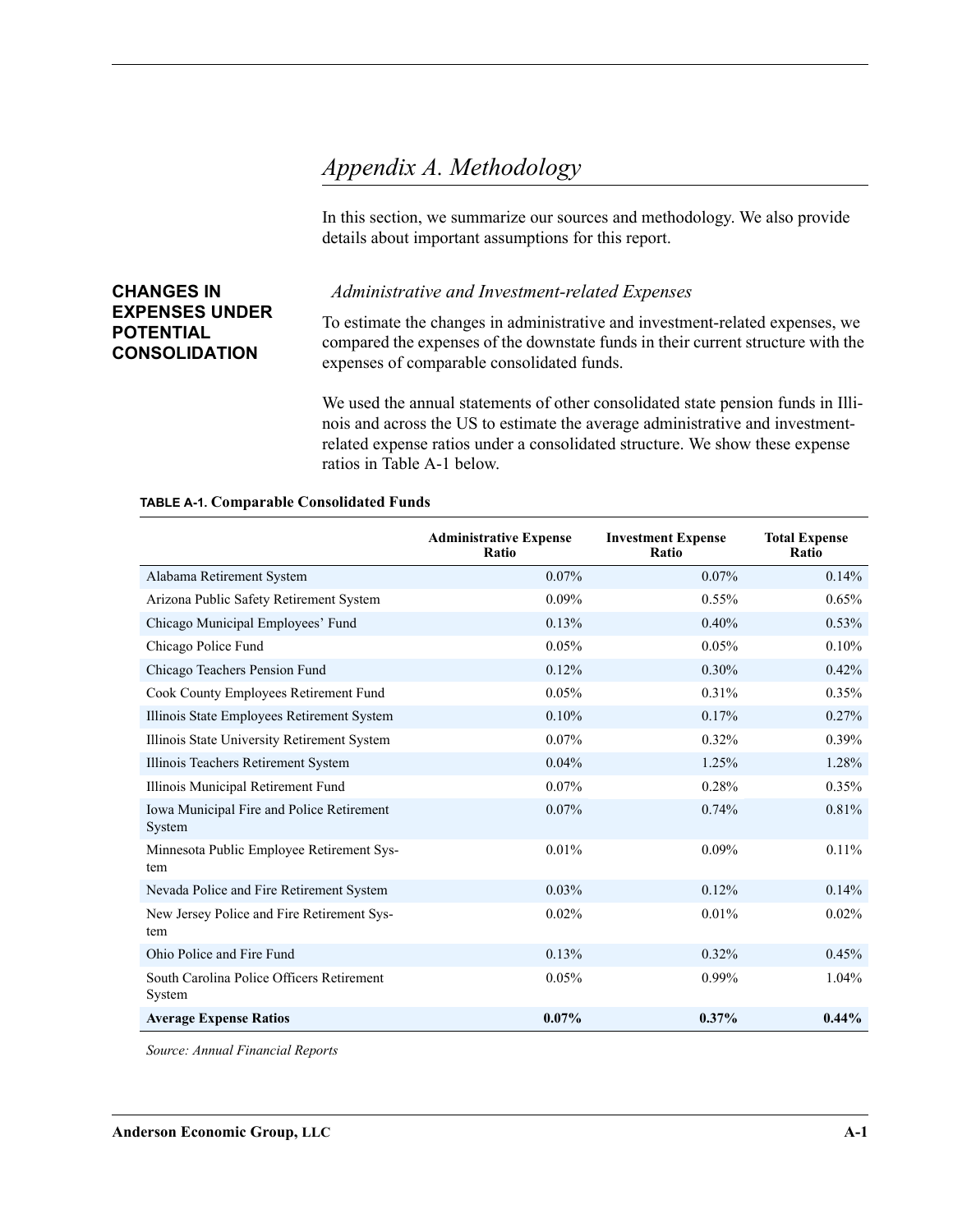We used detailed financial reports for downstate police and fire funds to calculate the combined administrative, investment-related, and trustee-related expense ratios of the downstate police and fire funds. It is clear that investmentrelated expenses reported to the Department of Insurance do not reflect all investment-related fees incurred by the downstate pension funds. This is partially based on the difference between the downstate fund investment-related expense ratio and comparable consolidated fund investment-related expense ratios. The DOI reports that downstate police and fire funds report investmentrelated expenses that are, on average, about 0.25% of total assets. Comparable consolidated funds report investment-related expense ratios closer to 0.37%. Since most fees associated with managing mutual funds are netted out of earnings rather than charged as a fee, we assumed that the "missing" investment fees from the DOI data were mutual fund expenses.

We were provided data from an asset management firm that works with downstate police and fire pension funds in Illinois. The firm oversees billions of dollars in investments. They estimate that the average expense ratio for mutual funds in their portfolio for downstate pension funds is 0.52%. When we multiply this expense ratio by the share of assets in mutual funds and add it to the reported DOI expenses, we get total estimated investment expenses of 0.48%.



#### **Figure A-1. Difference Between Reported and Estimated Expenses (in millions)**

■ Administrative Expenses Investment Expenses Investment Expenses

To analyze the changes in administrative and investment-related expenses, we assumed that a consolidated police and fire pension fund would operate with similar levels of expenses as other comparable consolidated funds. To estimate these expenses we multiplied the administrative and investment-related expense ratios of the comparable consolidated funds by the combined total assets of the downstate police and fire pension funds.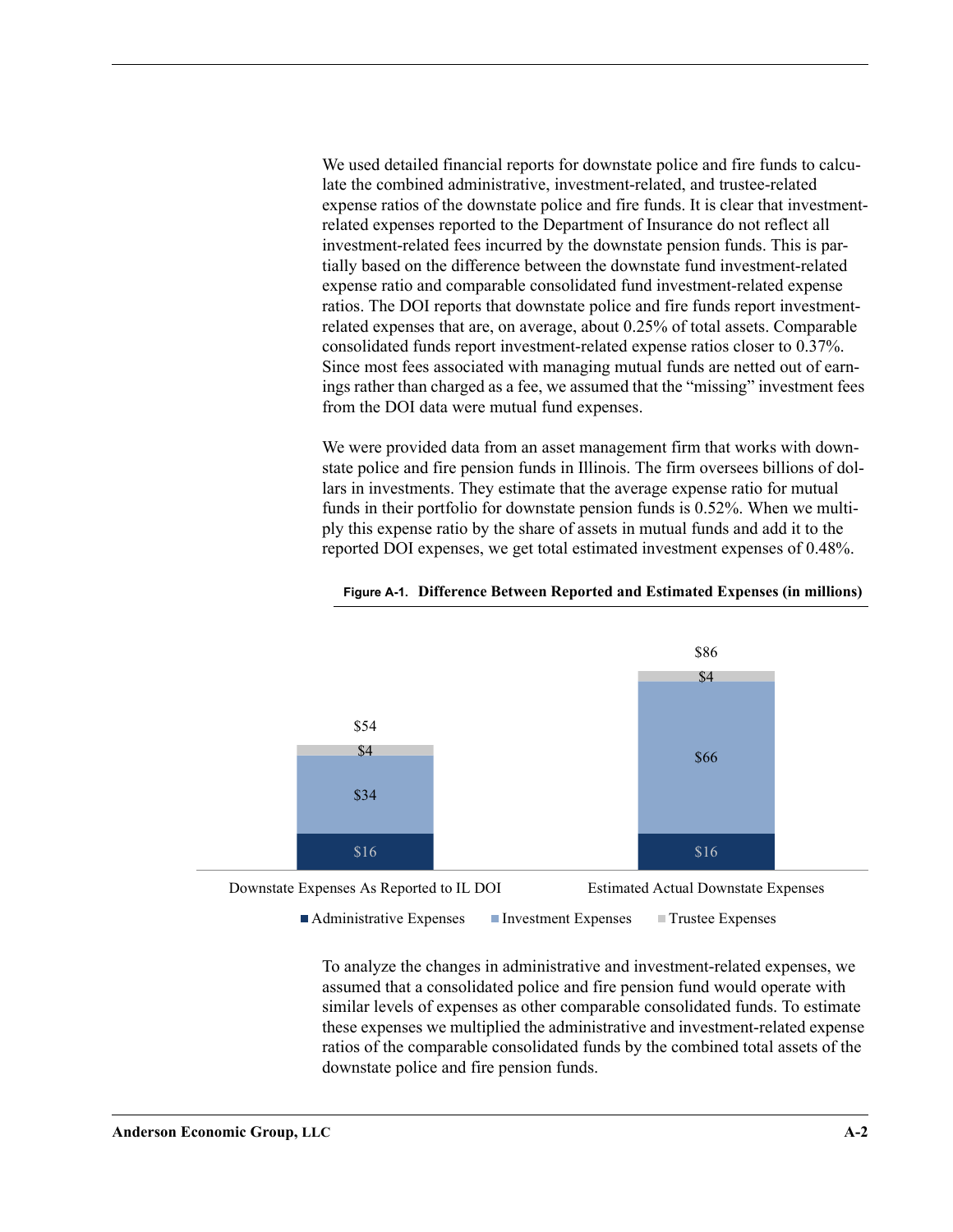To ensure that we were properly estimating administrative expenses, we considered two other methods: administrative expenses as a share of total liabilities and administrative expenses per active or retired member. We found that, among the consolidated pension funds we reviewed, these values were more variable then administrative expenses as a share of assets. We also found that one method provided a marginally higher estimate while the other provided a marginally lower estimate than the method using administrative expenses as a share of assets.

| <b>Expense Type</b>               | <b>Expense Ratio</b><br>of Comparable<br>Consolidated<br>Funds | $\boldsymbol{x}$ | <b>Combined</b><br>Downstate<br><b>Police and Fire</b><br><b>Assets (billions)</b> | $=$ | <b>Downstate</b><br><b>Police and Fire</b><br><b>Expense Under</b><br>Consolidated<br><b>Structure</b><br>(millions) |
|-----------------------------------|----------------------------------------------------------------|------------------|------------------------------------------------------------------------------------|-----|----------------------------------------------------------------------------------------------------------------------|
| Administrative Expense            | $0.07\%$                                                       | $\mathbf{x}$     | \$14                                                                               | =   | \$9                                                                                                                  |
| <b>Investment-Related Expense</b> | $0.37\%$                                                       | $\boldsymbol{x}$ | \$14                                                                               |     | \$51                                                                                                                 |

#### **TABLE A-2. Administrative and Investment-related Expenses Under Consolidated Structure**

*Source: Anderson Economic Group analysis of data from the Illinois Department of Insurance and Annual Reports* 

#### *Trustee-Related Expenses*

For our analysis we assumed a potential consolidation of the downstate police and fire funds would be structured so that local trustees would remain to act as agents for the state-wide fund. This assumption is based on policies outlined in Senate Bill 3444. Currently, the local trustees oversee all aspects of their respective pension funds, and local trustees are required to fulfill 16 hours of training each year. Consolidation of the downstate funds reduces the responsibility of local trustees to only determining pension benefits and reduces the educational requirements to 16 hours over a period of two years. We assumed that direct education costs would decrease by one-half and that indirect education costs, like travel and conference fees, would decrease by one-third.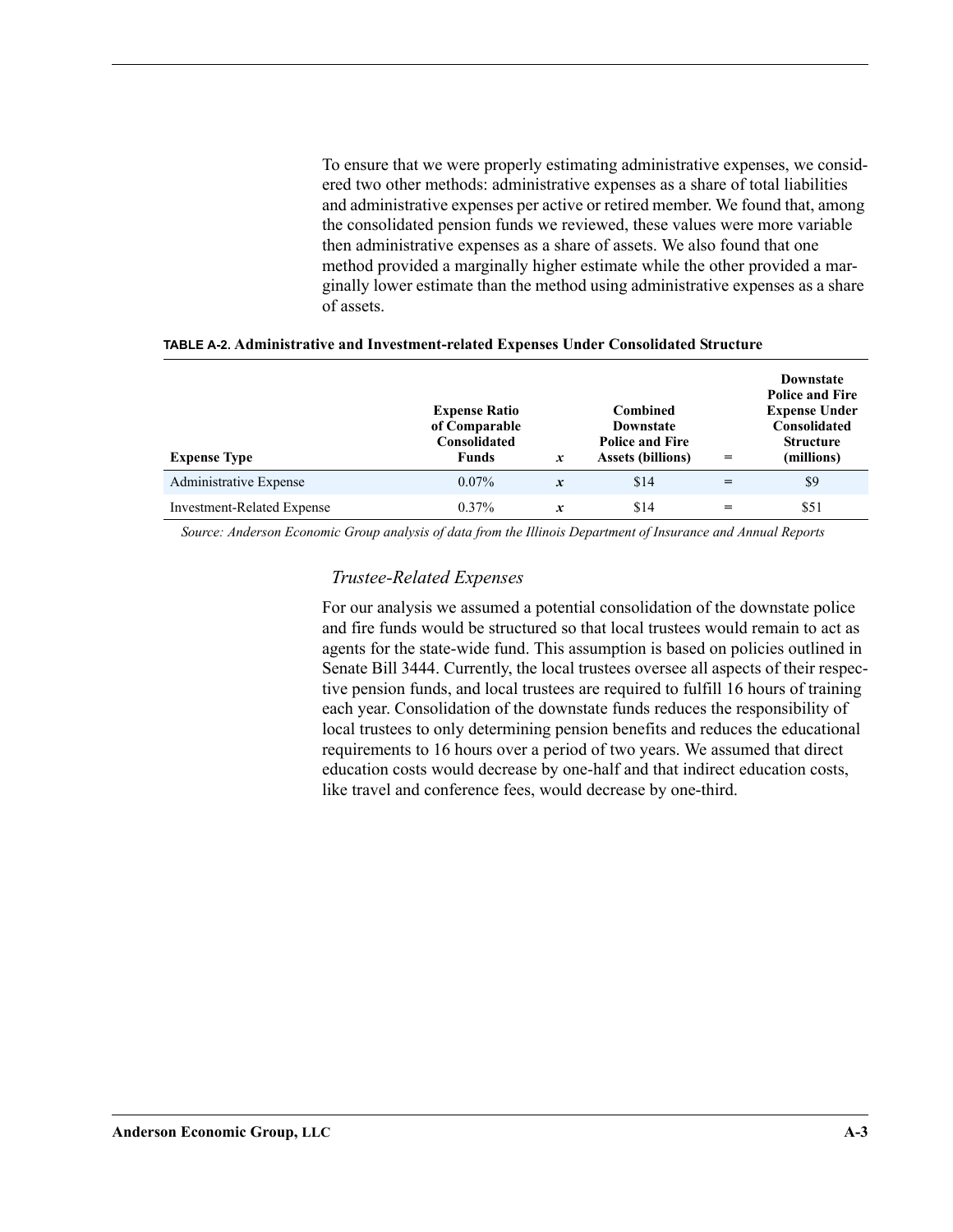The breakdown of administrative, investment-related, and trustee-related expense ratios before and after consolidation is shown in [Table A-3](#page-16-0) below.

|                                  | <b>Administrative</b><br><b>Expense Ratio</b> | Investment-related<br><b>Expense Ratio</b> | Trustee-related<br><b>Expense Ratio</b> | <b>Total Expense Ratio</b> |
|----------------------------------|-----------------------------------------------|--------------------------------------------|-----------------------------------------|----------------------------|
| Downstate Police Funds           | $0.11\%$                                      | 0.25%                                      | $0.03\%$                                | $0.36\%$                   |
| (As Reported to DOI)             |                                               |                                            |                                         |                            |
| Downstate Fire Funds             | $0.12\%$                                      | $0.24\%$                                   | $0.03\%$                                | $0.36\%$                   |
| (As Reported to DOI)             |                                               |                                            |                                         |                            |
| Combined Police and Fire Funds   | $0.11\%$                                      | $0.58\%$                                   | $0.03\%$                                | $0.72\%$                   |
| (Estimated Actual Expense Ratio) |                                               |                                            |                                         |                            |
| <b>Consolidated Structure</b>    | $0.07\%$                                      | $0.37\%$                                   | $0.02\%$                                | $0.47\%$                   |

<span id="page-16-0"></span>

*Source: Anderson Economic Group analysis of base data from Illinois Department of Insurance and Annual Reports*

#### *Transition Costs*

Transition costs are associated with consolidating the assets into a single investment pool with an organized investment program. The full cost of the transition process includes both implicit and explicit costs. Implicit costs are the unknown price movement of the asset during the transition (i.e. the foregone gains or losses that would have been realized if the asset were not sold). Explicit costs are fixed costs like commissions.

To estimate the transition costs we had to first determine a target portfolio of the consolidated downstate police and fire funds. We assumed that the target portfolio would be similar to the average asset allocation of the statewide pension funds in Illinois. The target portfolio should also include enough cash to cover expenses, pensions, and benefits during the time of transition. Based on a time line outlined in Illinois SB3444, we allocated enough cash to cover six months of expenses and pension payouts.

Because of their inherent illiquidity, we also assumed that CD's (certificates of deposits) and annuity contracts (general and separate) would be transferred inkind. Portions of the liquid asset pool would be transferred in-kind, too. We estimated implicit costs for two scenarios. In scenario 1, 20% of the current portfolio is transferred in kind, and, in scenario 2, 40% is transferred in-kind. Each scenario includes approximately 9% of illiquid assets that will necessarily be transferred in-kind. Note that the 40% scenario represents a near-maximum estimate of the portion of assets that can be transferred in kind while still achieving the new asset allocation.

Amount of the current portfolio that is transferred in-kind in both scenarios:

**•** CDs and General Accounts of Life Insurance: 2.2%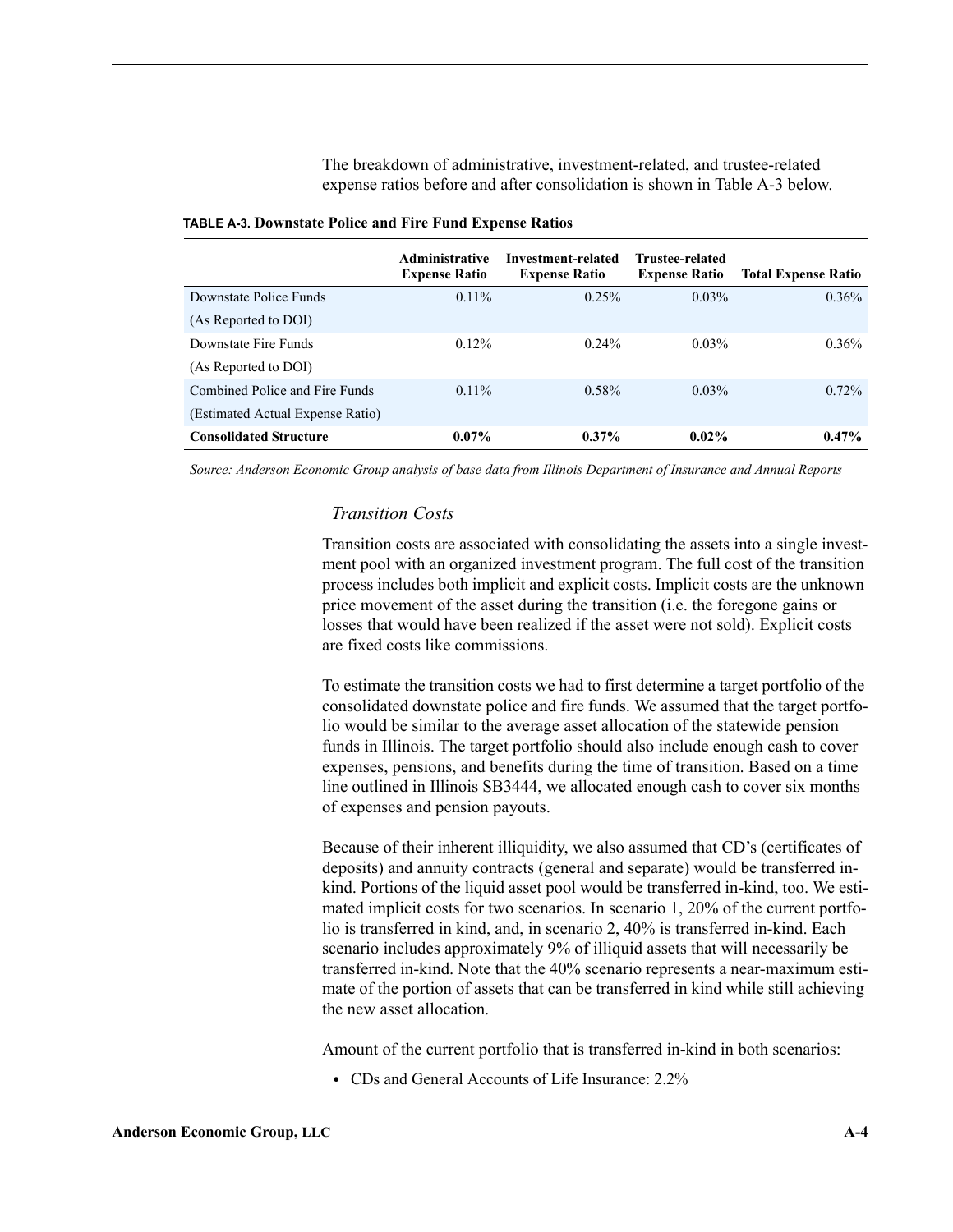**•** Separate Accounts of Life Insurance: 3.2%

Under Scenario 1, the additional amount of the current portfolio that is transferred in-kind:

- **•** Government and Municipal Bonds: 8.4%
- **•** Commingled, Common and Preferred Stock: 2.3%

The rest of the current portfolio is sold and bought in the following way.

- **•** Government and Municipal Bonds, and Other Fixed-Income Assets: \$3.46B is sold and \$1.83B is bought
- **•** Commingled, Common and Preferred Stock: \$1.08B is sold and \$7.37B is bought
- **•** Mutual Funds: \$6.51B is sold and \$1.85B is bought
- **•** Total trade: \$22.10B

Under Scenario 2, the additional amount of the current portfolio that is transferred in-kind:

- **•** Government and Municipal Bonds: 20.6%
- **•** Commingled, Common and Preferred Stock: 10.0%

The rest of the current portfolio is sold and bought in the following way.

- **•** Government and Municipal Bonds, and Other Fixed-Income Assets: \$1.76B is sold and \$138M is bought
- **•** Commingled, Common and Preferred Stock: \$9M is sold and \$6.31B is bought
- **•** Mutual Funds: \$6.51B is sold and \$1.85B is bought
- **•** Total trade: \$16.58B

We used data from The Vanguard Group about the bid/ask spread for long-term bonds and the S&P 500 for fixed income and equity asset classes, respectively. We reviewed previous reports that modeled similar transitions, and fee structures from leading asset management firms, to determine the commission fees for fixed income and equity assets.

#### **TABLE A-4. Industry Average Commission Fees and Bid-Ask Spread**

| <b>Type of Asset</b> | <b>Commission</b> | <b>Bid-Ask Spread</b> |
|----------------------|-------------------|-----------------------|
| Fixed Income         | 0.05%             | $0.075\%$             |
| Equities             | 0.05%             | $0.020\%$             |

*Source: The Vanguard Group*

We used daily historical asset return indices for the S&P 500 and Core Aggregate Bonds to simulate the price movement of equity and fixed income assets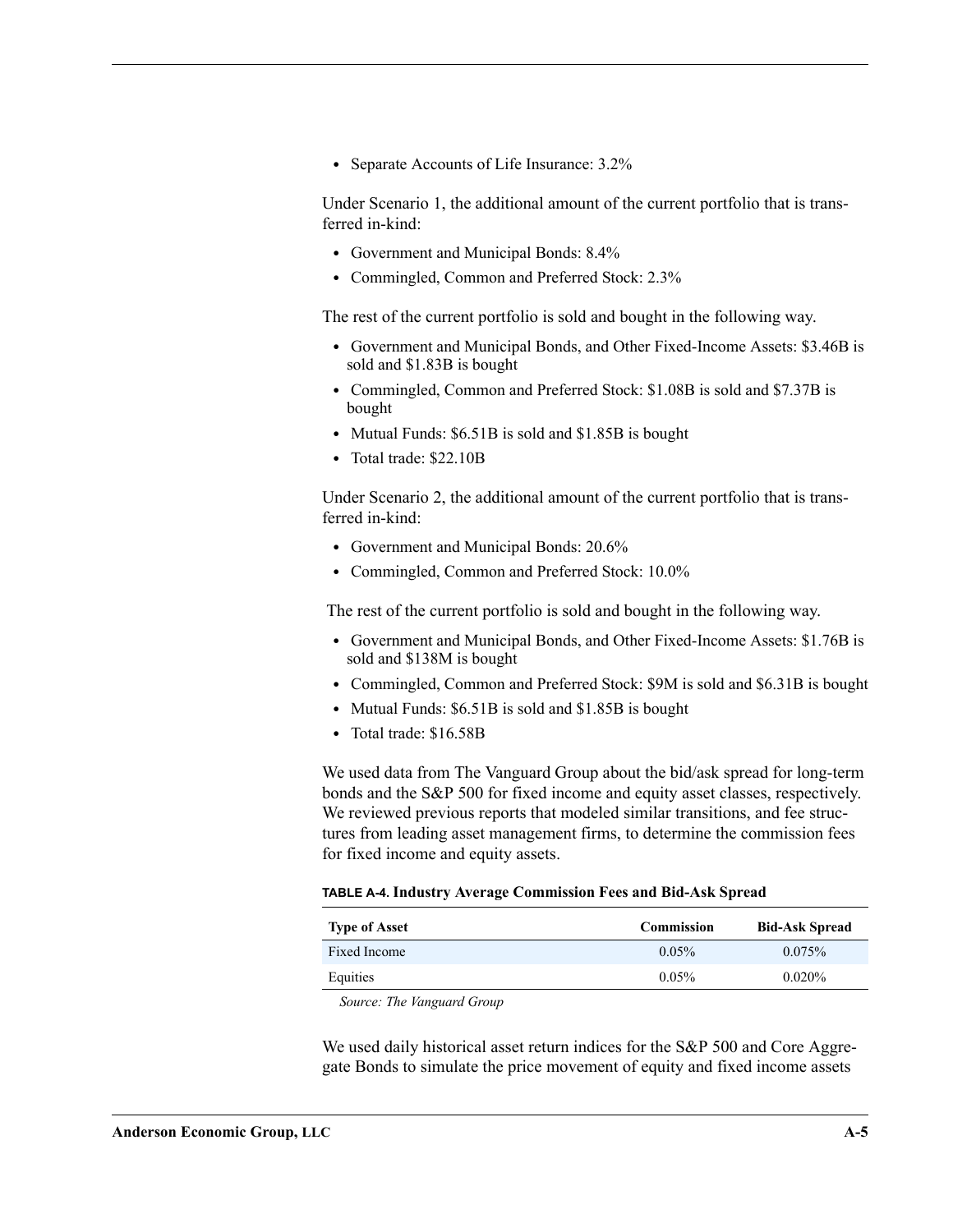for a trading period of two days. In other words, we simulated the potential returns lost while the fixed income assets are out of the market. Using the simulated returns, we estimated a range of implicit costs according to market volatility. Here we refer to volatility as the number of standard deviations from the mean. High volatility is the change in return prices two standard deviations from the mean. Medium volatility is the change in return prices one standard deviation from the mean. Low volatility is the mean change in return prices.

Based on annual reports for individual downstate funds, we determined that investments classified as mutual funds consisted of about 90% equity and 10% fixed income assets. We used this proportion to determine the market volatility of mutual funds.

The simulated returns are show in [Table A-5](#page-18-1) below.

| <b>Asset Class</b> | <b>High Volatility</b> | <b>Medium Volatility</b> | <b>Low Volatility</b> |
|--------------------|------------------------|--------------------------|-----------------------|
| Equities           | $+0.0209$              | $+0.0114$                | $+0.0006$             |
| Fixed Income       | $+0.0055$              | $+0.0028$                | $+0.0001$             |
| Mutual Funds       | $+0.0148$              | $+0.0073$                | $+0.0002$             |

#### <span id="page-18-1"></span>**TABLE A-5. Simulated Returns by Level of Market Volatility**

*Source: Anderson Economic Group analysis of historical asset returns data* 

<span id="page-18-0"></span>**WORKS CONSULTED** We used the following reports and data for our analysis.

- **•** Google Finance daily market returns for select Exchange Traded Funds 2013- 2018.
- **•** Illinois Department of Insurance "Public Pension Fund Detailed Financial Data Report Police and Fire," Fiscal Year 2016, http://insurance.illinois.gov.
- **•** Illinois Department of Insurance "Public Pension Fund Detailed Financial Data Report Police and Fire," Fiscal Year 2017, http://insurance.illinois.gov.
- **•** Illinois Department of Insurance, "Retirement Systems Profile Reports," Fiscal Year 2016, http://insurance.illinois.gov.
- **•** Black Rock, "Transition Management Guide 2017," http://www.blackrock.com.
- **•** Forbes, "The Heavy Toll of Investment Fees," http://www.forbes.com.
- **•** Illinois General Assembly, "Senate Bill 3444," http://ilga.gov.
- **•** Investopedia, "Settlement Date," http://www.investopedia.com.
- **•** Investopedia, "When is an expense ratio considered high and when is it considered low?," http://www.investopedia.com
- **•** Municipal Fire and Police Retirement System of Iowa, "Annual Report," Fiscal Year 2017, http://www.mfprsi.org.
- **•** Ohio Police and Fire Pension Fund, "2017 Popular Annual Report," http:// www.op-f.org.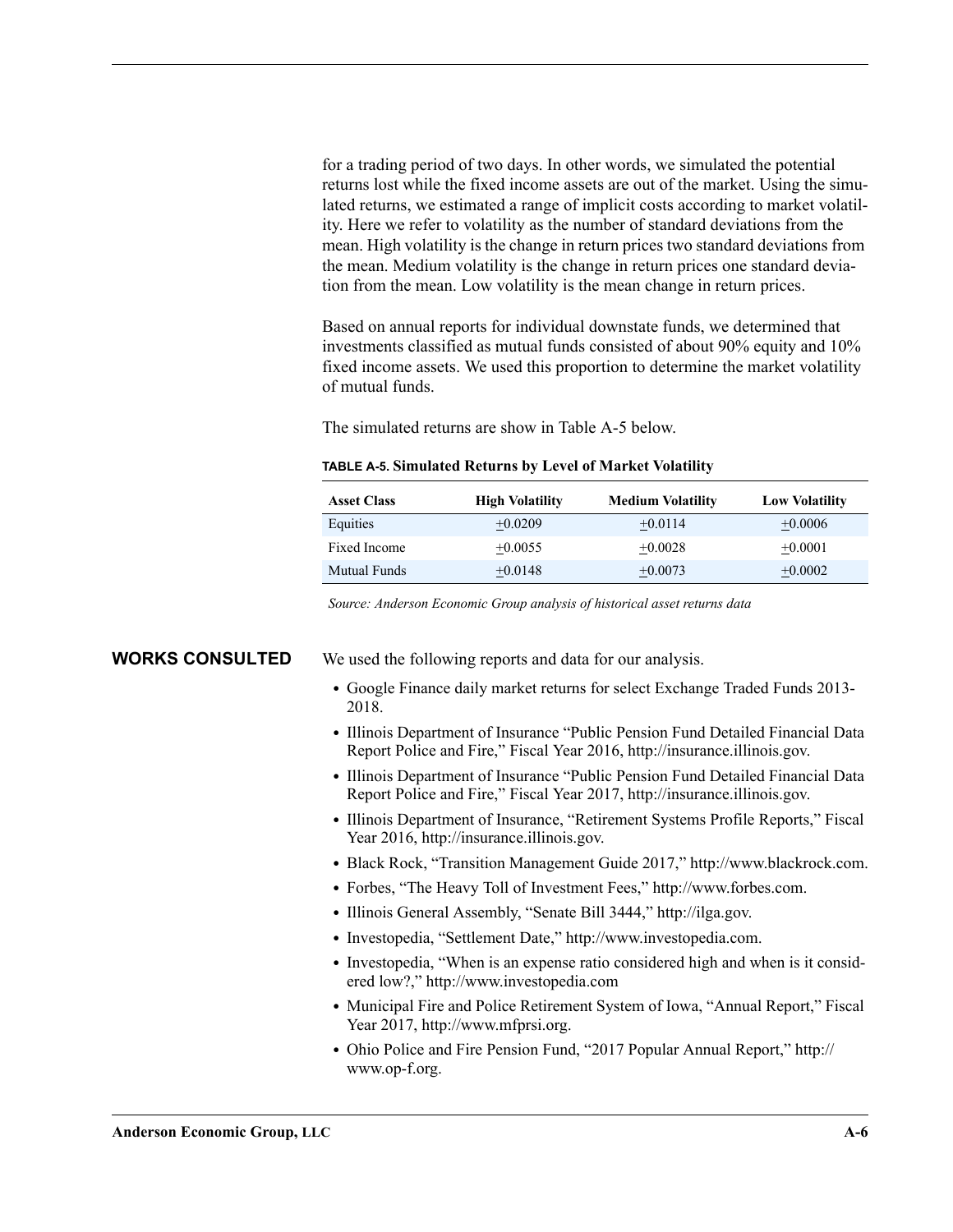- **•** Pension Trust Funds of the State of Minnesota, "Comprehensive Annual Financial Report," Fiscal Year 2017, http://www.msrs.state.mn.us.
- **•** Public Employees' Retirement System of Nevada, "Comprehensive Annual Financial Report," Fiscal Year 2017, http://www.nvpers.org.
- **•** Public Safety Personnel Retirement System of Arizona, "Comprehensive Annual Financial Report," Fiscal Year 2017, http://www.psprs.com.
- **•** Russell Investments, "Transition Management Explained," http://www.russellinvestments.com.
- **•** South Carolina Retirement Systems, "Comprehensive Annual Financial Report," Fiscal Year 2017, http://www.peba.sc.gov.
- **•** State of Alabama, "Comprehensive Annual Financial Report," Fiscal Year 2017, http://www.rsa-al.gov
- **•** State of New Jersey, Division of Pensions and Benefits, "Financial Statements and Supplementary Schedules," Fiscal Year 2017, http://www.nj.gov.
- **•** Vanguard, "Average bid/ask spread," http://www.institutional.vanguard.com.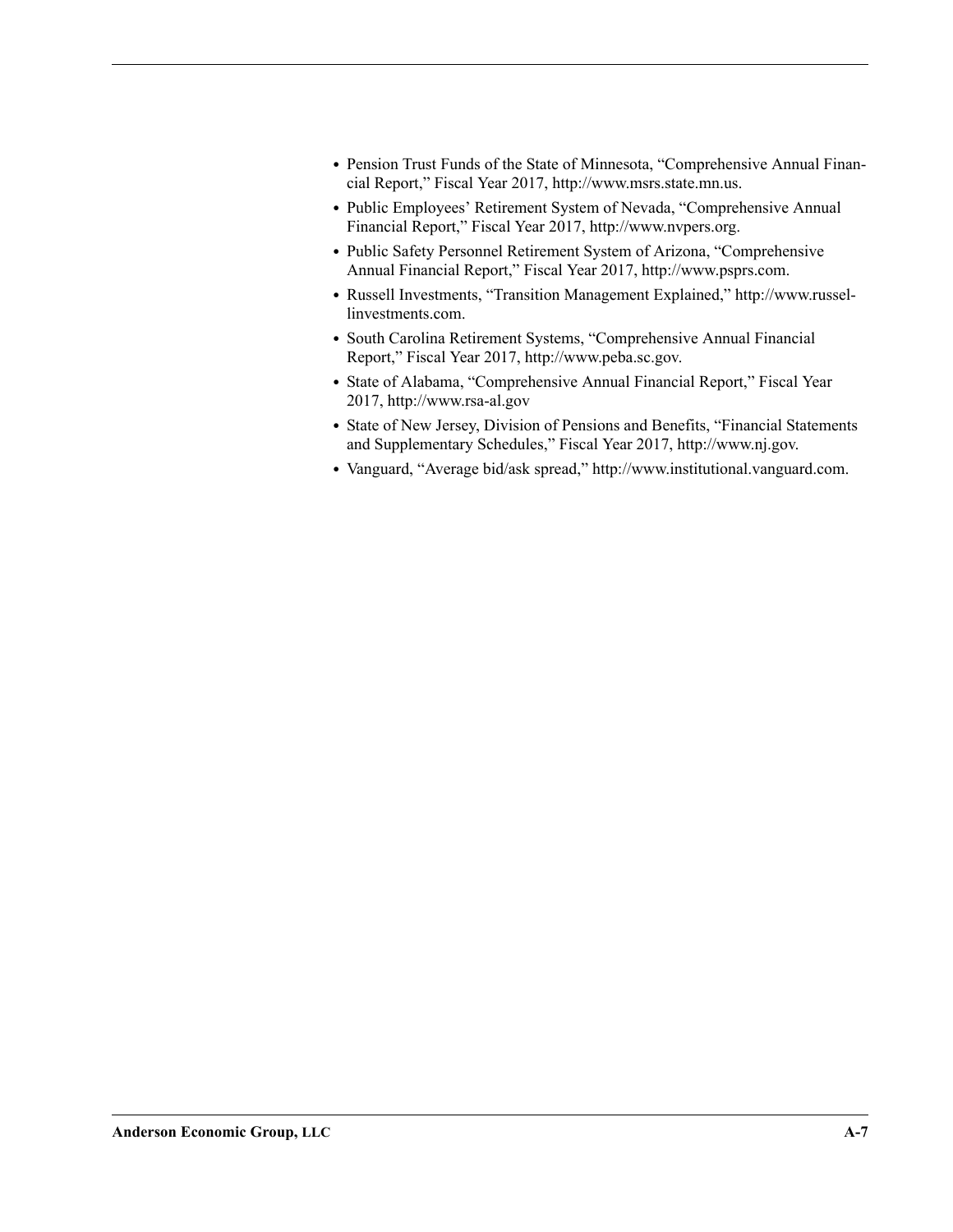<span id="page-20-1"></span><span id="page-20-0"></span>Anderson Economic Group, LLC is a boutique consulting firm founded in 1996, with offices in East Lansing, Michigan and Chicago, Illinois. We specialize in strategy, valuation, public policy, and market analyses. The public policy team at Anderson Economic Group has a deep understanding of actuarial policy, fiscal analysis, and economic modeling.

Our consultants aare often published on topics within their respective fields of expertise. Publications from our team include:

- **•** *The Impact of Easing Investment Restrictions on Downstate Illinois Police and Fire Pension Funds*, 2018.
- **•** *The Impacts of Funding Reforms and Investment Returns on Pension Fund Solvency for Illinois' Downstate Police and Fire Pension Funds*, published in 2015.
- **•** *The Impact of Direct Infrastructure Transfer on Illinois Police and Fire Pension Funds*, published in 2017.
- **•** *Proposed Reforms to Chicago Pensions: What's at Stake and How Much it Will Cost*, published in 2014.
- **•** *Impact and Interpretation of a Payroll Floor for the Michigan Public School Employee Retirement System*, published in 2017.
- **•** *Pension Buyouts for Illinois Teachers: Estimating Savings and Reduced Liabilities for the State of Illinois*, published in 2017.
- **•** *Oregon Public Sector Workforce Issues: The Cost of Employee Replacement and Evidence of a Labor Shortage*, 2018.

Past clients of Anderson Economic Group include:

- **•** *Governments:* The government of Canada; the states of Michigan, North Carolina, and Wisconsin; the cities of Detroit, Cincinnati, and Sandusky; counties such as Oakland County, and Collier County; and authorities such as the Detroit-Wayne County Port Authority.
- **•** *Corporations:* Bank of America Merrill Lynch, InBev USA, ITC Holdings Corp., Ford Motor Company, First Merit Bank, Labatt USA, Lithia Motors, Meijer, Inc., National Wine & Spirits, Nestle, and Relevent Sports; automobile dealers and dealership groups representing Toyota, Honda, Chrysler, Mercedes-Benz, General Motors, Kia, and other brands.
- **•** *Nonprofit organizations:* Convention and visitor bureaus of several major cities; higher education institutions including Michigan State University, Wayne State University, and University of Michigan; trade associations such as the Michigan Manufacturers Association, Service Employees International Union, Automation Alley, Business Leaders for Michigan, and the Illinois Public Pension Fund Association.

Please visit www.AndersonEconomicGroup.com for more information.